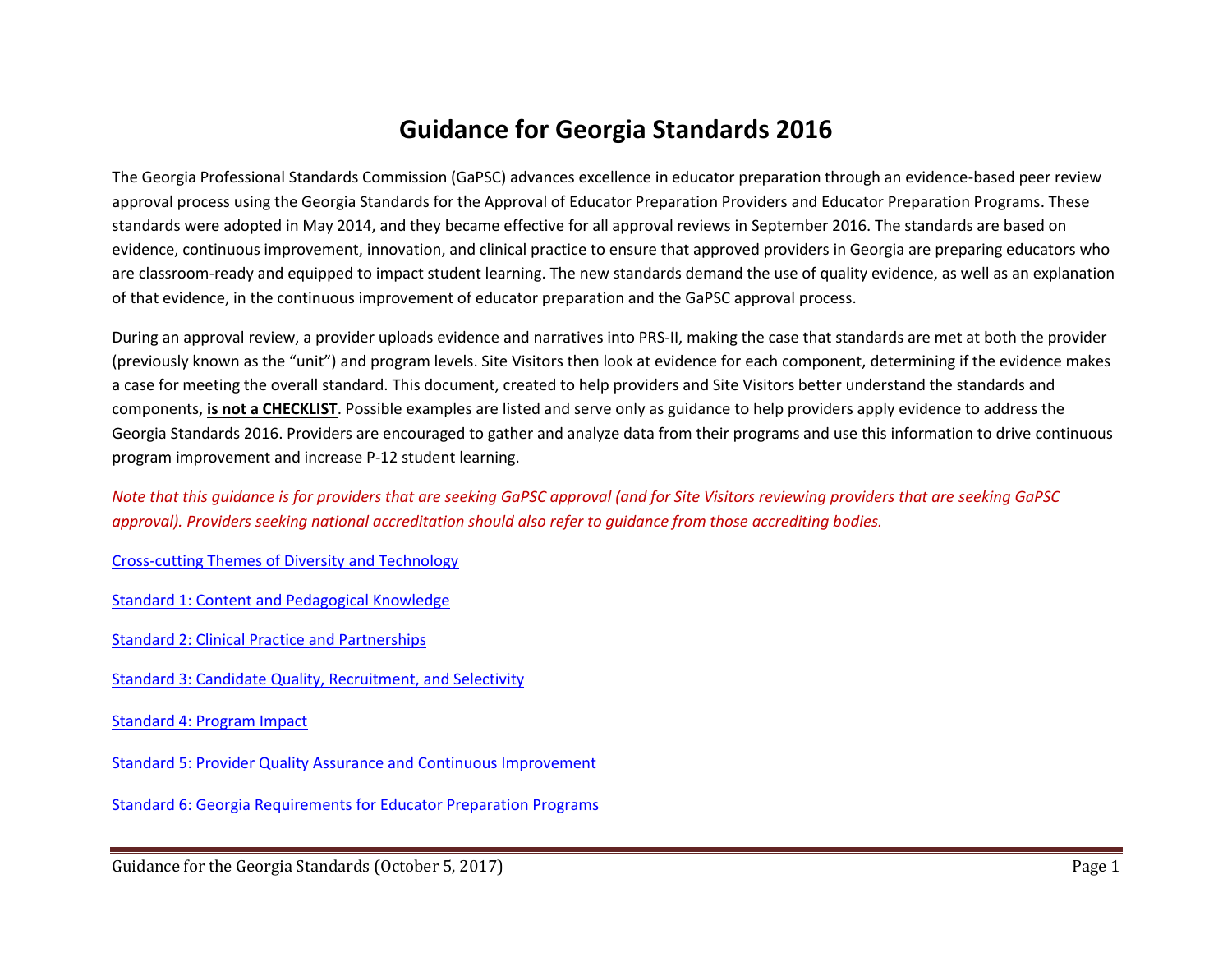## **CROSS-CUTTING THEMES: DIVERSITY AND TECHNOLOGY**

#### **Diversity**

The standards listed below have possible embedded aspects of diversity within them, extending across learning disabilities, language learners, gifted students, and P-12 students from diverse racial, ethnic and cultural backgrounds. For example:

- Standard 1 endorses the Interstate Teacher and Support Consortium (InTASC) teacher standards. The performances, knowledge and dispositions that are extensions of those standards contain literally scores of references to cultural competence, individual differences, creativity and innovation, as well as working with families and communities.
- Standard 2 is framed in terms of preparing candidates to work with "all students" and calls for diversity in clinical experiences.
- Standard 3 insists that providers undertake positive outreach efforts to recruit a more able and more diverse candidate pool.

#### **Technology**

The standards listed below include several references to applications of new technologies to educational situations. For example:

- As stated above, Standard 1 endorses the InTASC teacher standards. The performances, knowledge, and dispositions that are extensions of those standards include many references to applications of technology. Educators must know how to use technologies and how to guide learners to apply them. They must know how to use digital and interactive technologies for efficiently and effectively achieving specific learning goals.
- Standard 1 also states that providers are to "ensure that completers model and apply technology standards as they design, implement, and assess learning experiences to engage students and improve learning and enrich professional practice."
- Standard 2 refers to technology-enhanced learning opportunities as part of clinical experiences, as well as appropriate technologybased applications for selection, development, evaluation, and continuous improvement and retention of clinical educators. Clinical partnerships are to include technology-based collaborations, as well.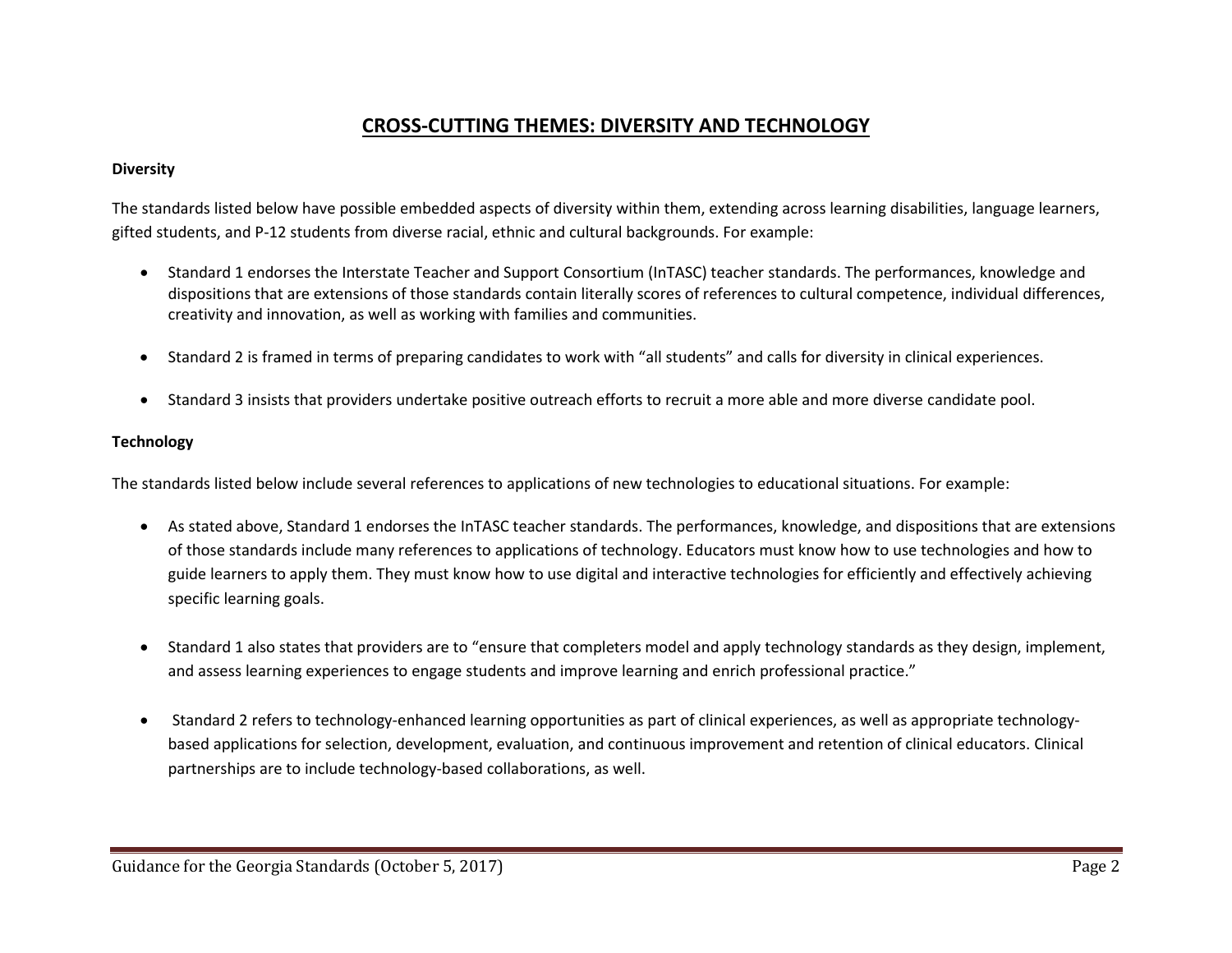Standard 3 states that providers present multiple forms of evidence of candidates developing knowledge and skills during preparation, including "the integration of technology in all of these domains."

In addition to the components listed above, evidence may be used in other components where the EPP might address the cross-cutting themes.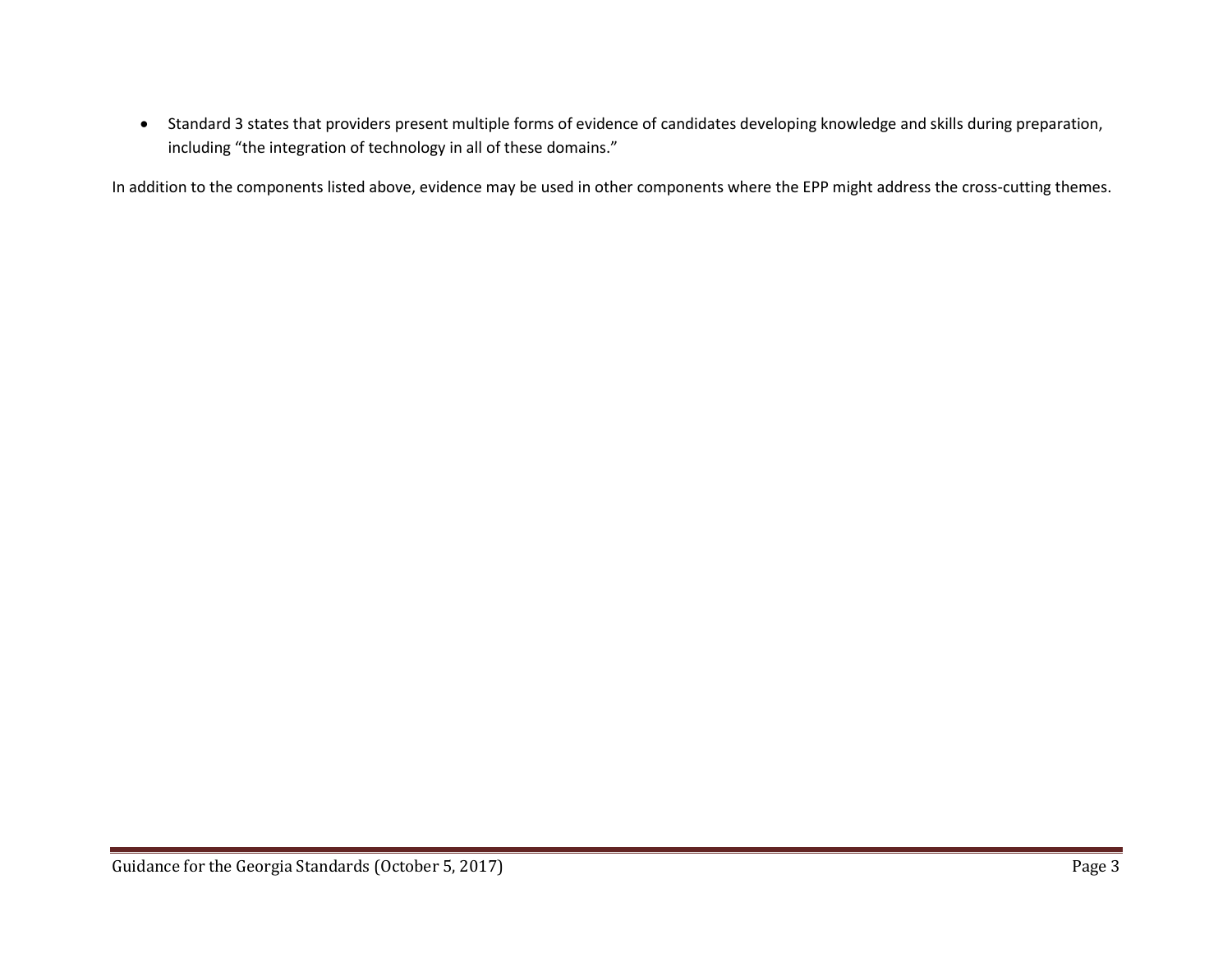## **Standard 1: CONTENT AND PEDAGOGICAL KNOWLEDGE**

The provider ensures that candidates develop a deep understanding of the critical concepts and principles of their discipline and, by completion, are able to use discipline-specific practices flexibly to advance the learning of all students toward attainment of college- and career-readiness standards.

**Underlying Concepts and Considerations for Standard 1**

Standard 1 is constructed around content and pedagogical knowledge, skills, and dispositions as essential foundations for educator preparation. The evidence of candidates' proficiencies in these areas demonstrates the competence of candidates, including their ability to draw on knowledge to demonstrate effective professional skills that foster P-12 student learning. Information regarding the **Interstate Teacher Assessment and Support Consortium (InTASC)** Model Core Teaching Standards can be found here:

http://www.ccsso.org/Resources/Programs/Interstate\_Teacher\_Assessment\_Consortium\_(InTASC).html

*Component 1.1: Candidates demonstrate an understanding of the 10 InTASC standards at the appropriate progression level(s) in the following categories: the learner and learning; content; instructional practice; and professional responsibility.*

#### **Underlying Concepts and Considerations specific to Component 1.1:**

Evidence includes multiple indicators across the four categories of the InTASC standards:

- **Learner and Learning:** The provider addresses learner development, learning differences, and creation of learning environments.
- **Content:** The provider knows that candidates have deep subject knowledge and can apply that knowledge.
- **Instructional Practice:** The provider allows candidates opportunities to practice and then demonstrate knowledge and skills in assessment, planning for instruction, and instructional strategies. Those opportunities allow candidates to engage all students and connect to all students, modeling digital and interactive technologies to achieve learning goals.
- **Professional Responsibility:** The provider offers dispositional and professional data, as well as leadership roles during the program.

**Essential Question: Where in each program are the four InTASC domains (the learner and learning, content, instructional practice, and professional responsibility) addressed?**

**Possible Evidence** (at least three cycles of data/evidence are presented and analyzed)

- Program of Study for Candidates (required for all programs)
- Program Alignment to InTASC (edTPA, Danielson, Teacher Keys Effectiveness System (TKES), etc.)
- Professional Learning Plans or Goals (Individualized Induction Plans) developed from the InTASC Progressions
- Reflections on improving one's professional practice using progressions
- Lesson and Unit Plans
- Portfolios
- Teacher Work Samples
- Dispositional and professional responsibility data
- Measures of candidate impact on P-12 student learning
- Pre and Post instruction student data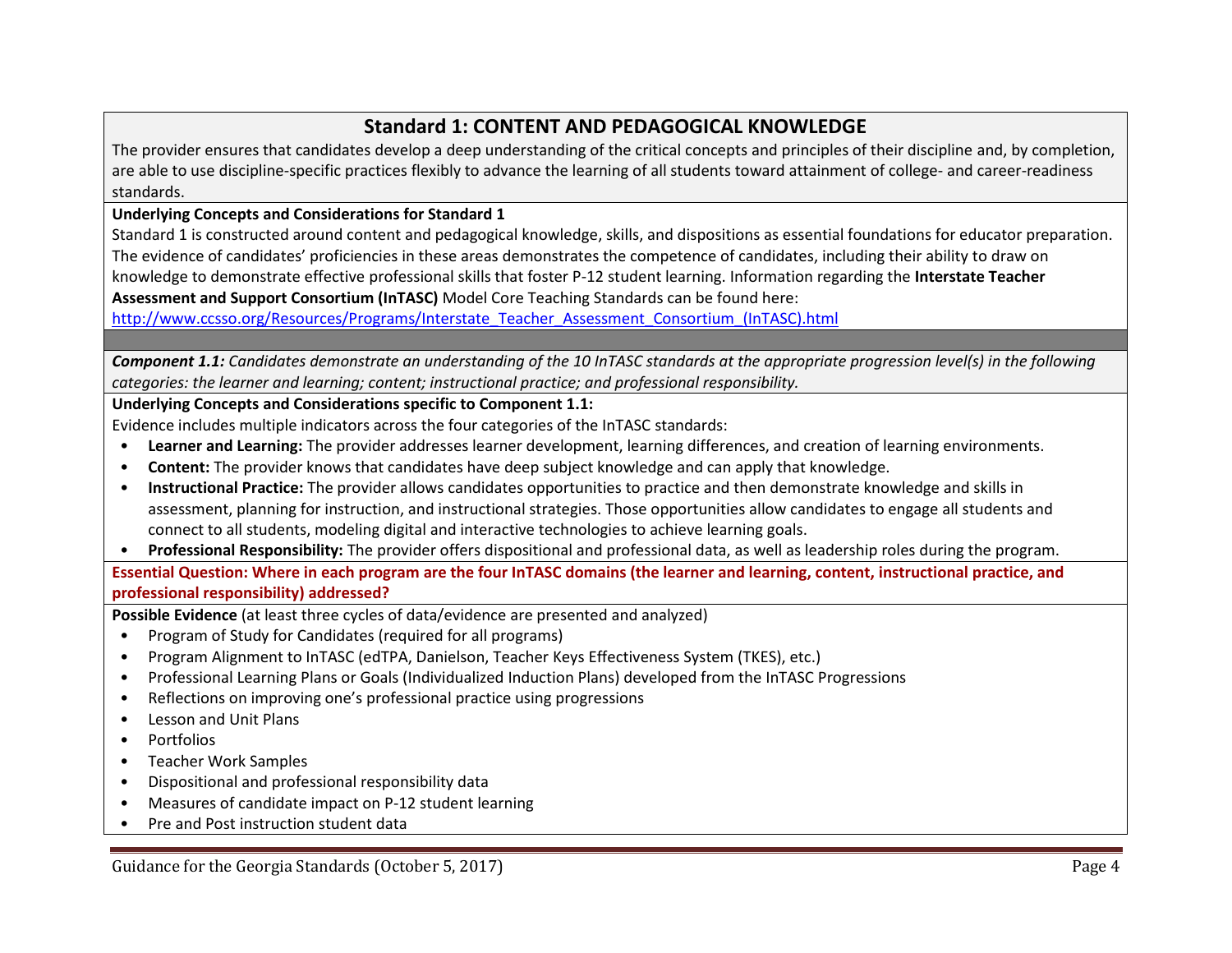- Benchmark test results of P-12 students
- Ethics Entry and Exit
- The InTASC category of Instructional Practice might be addressed from clinical experiences
	- $-$  edTPA
	- ‒ Observation Instrument (traditional providers)
	- ‒ Danielson Observation Rubric (for non-traditional providers)
	- ‒ Teacher Assessment on Performance Standards (TAPS—for in-service candidates)
- Multiple indicators/measures specific to application of content knowledge in clinical practice are identified with performance at or above the acceptable level on rubric indicators
	- ‒ Dispositions Rubric
	- ‒ GACE
	- ‒ Intern Keys or other observation instrument
	- ‒ Danielson Rubric
- Analysis of data/evidence includes identification of trends/patterns, comparisons, and/or differences (e.g., GACE, edTPA data, key assessment data)
- Data/evidences support interpretations and conclusions (e.g., meeting agendas and evidence that indicate programs/provider have used data to make decisions)
- Class average at or above acceptable levels on the provider scoring guide indicators specific to the four categories of InTASC Standards using key assessments
- edTPA averages for the provider's candidates compared to state and national averages
- Classroom performance indicates competency and is benchmarked against the average performance of completers from other providers (comparisons are made with scaled scores and/or state/national data when available)

*Component 1.2: Providers ensure that candidates use research and evidence to develop an understanding of the teaching profession and use both to measure their P-12 students' progress and their own professional practice.*

**Essential Question: How do we know that candidates use research and evidence to**

- **1. understand the profession;**
- **2. measure and improve student progress; and**
- **3. improve and guide professional practice?**

**If an educational strategy is evidence-based, data-based, or research-based, providers compile, analyze, and use objective evidence to inform the design of the program or guide the modification of instructional techniques.**

- Evidence that candidates are able to use data both for instructional decision making and for developing an understanding of evidencebased professional practice.
- Planning, implementing, and evaluating learning experiences are formal and are based on research, evidence, or data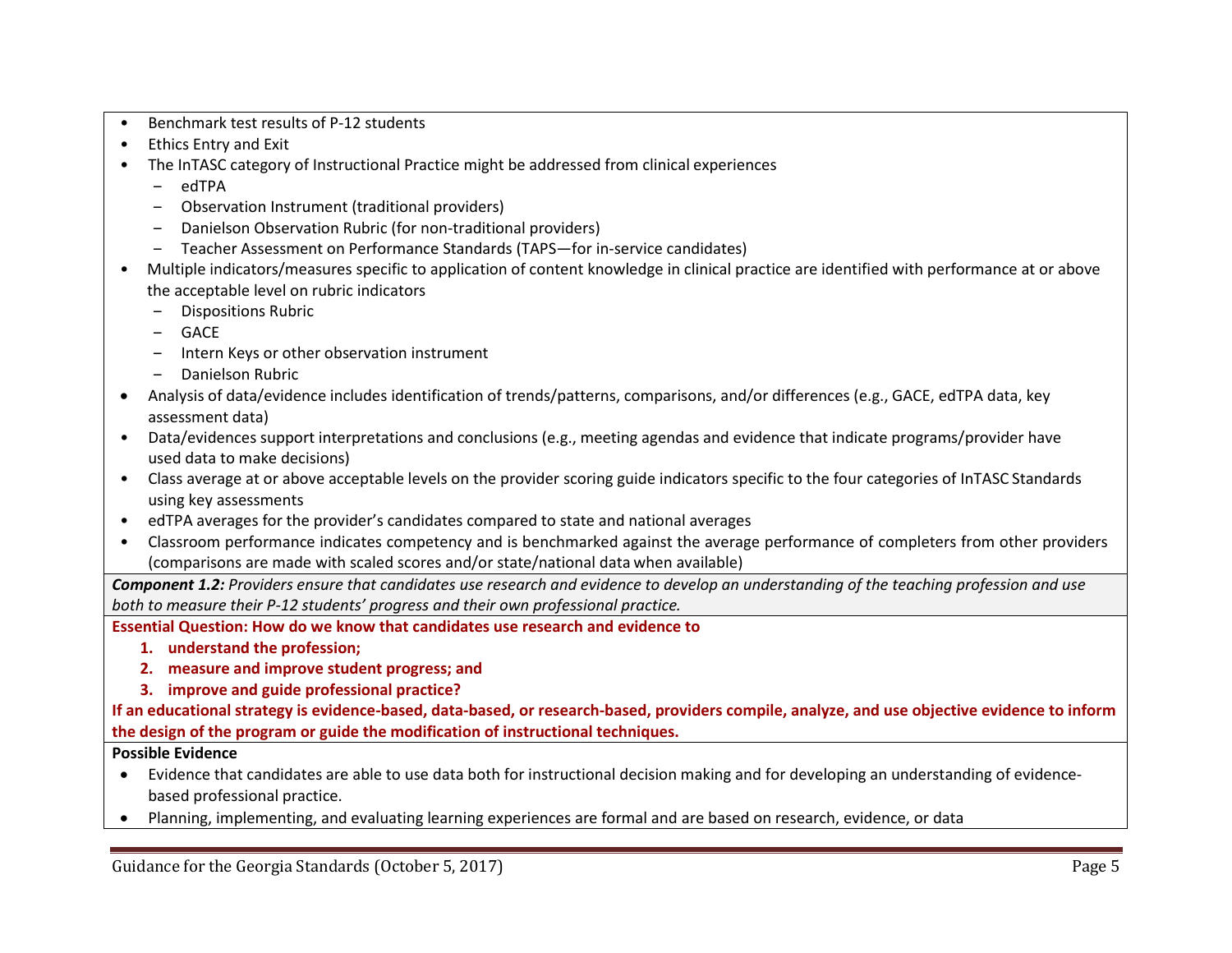- Work sample
- Portfolio
- edTPA (specifically rubrics 3, 10, and 15 demonstrate evidence-based professional practice)
- Candidates use data to reflect on teaching
- Data/evidence that candidates use research and evidence for planning, implementing, and evaluating P-12 students' progress, with performance at or above acceptable levels on rubric indicators (e.g., use of key assessment data, as well as program of study, syllabi/sample candidate evidence of performance-based activities demonstrating that research is used to plan, implement, and evaluate lesson plans)
- Data/evidence that candidates use data to reflect on teaching effectiveness and their own professional practice with performance at or above the acceptable level on rubric indicators (e.g., use of key assessment data, as well as program of study)
- Data/evidence that candidates use data to assess P-12 student progress and to modify instruction based on student data (data literacy), with performance at or above acceptable level on rubric indicators (e.g., use of key assessment data, as well as syllabi/sample candidate evidence of performance-based activities demonstrating that candidates modify instruction based on student data)

*Component 1.3: Providers ensure that candidates apply content and pedagogical knowledge as reflected in outcome assessments in response to standards of Specialized Professional Associations (SPA), the National Board for Professional Teaching Standards (NBPTS), states, or other accrediting bodies (e.g., National Association of Schools of Music – NASM).* 

**Essential Question: How do we know that candidates effectively apply content and pedagogical knowledge to positively impact P-12 learning?**

## **Possible Evidence**

- Required 6 key program assessments for all initial teaching programs (4 related to InTASC Standards are required; 2 program choice assessments)
- Required 6 key program assessments for leadership programs (GACE is required; 5 program choice assessments demonstrating meeting standards)
- Required 3 key program assessments for endorsement programs (3 program choice assessments demonstrating meeting standards)
- Required 4 key program assessments for service programs (GACE is required; 3 program choice assessments demonstrating meeting standards)
- Required 4 key provider assessments across all initial teaching programs (GACE and edTPA are required; 2 provider choice)
- Comparisons and trends across program areas based on data
- Alignment of key assessments to standards
- Number of completers who have obtained National Board Certification

*Component 1.4: Providers ensure that candidates demonstrate skills and commitment that afford all P-12 students access to rigorous collegeand career-ready standards (e.g., Next Generation Science Standards, National Career Readiness Certificate, Common Core State Standards).*

**Essential Question: How do we know that candidates in ALL programs know the standards, use the standards to prepare instruction and**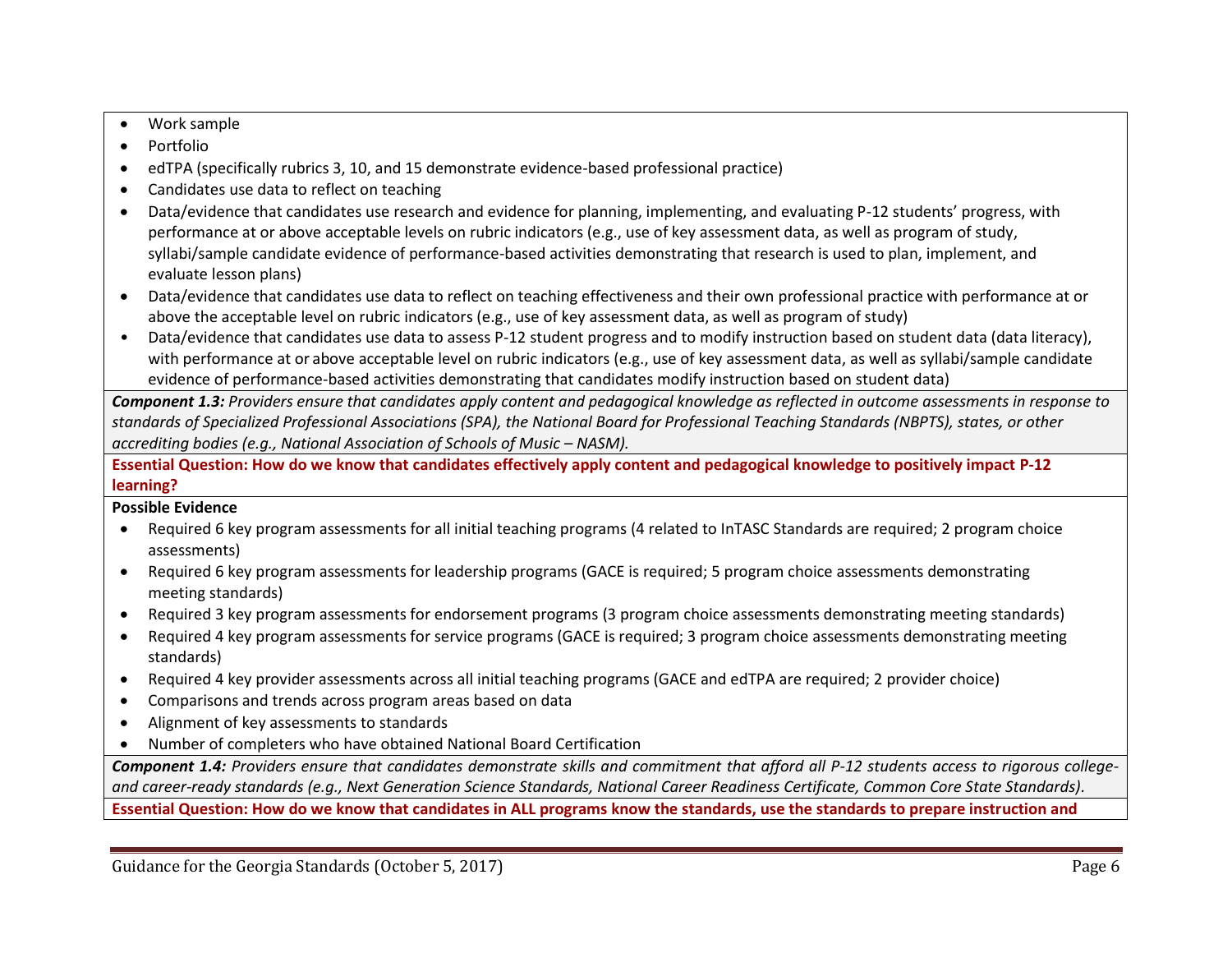#### **assessments, and use data to monitor student progress?**

**Possible Evidence** (at least three cycles of data/evidence are presented and analyzed)

- Evidence that candidates unpack and use the Georgia Standards of Excellence
- Multiple indicators/measures specific to evaluating proficiencies for college- and career- readiness are scored at or above the provider scoring guide indicators at the minimal level of sufficiency (acceptable level):
	- ‒ candidates' ability to provide effective instruction for all students (differentiation of instruction)
	- ‒ candidates' ability to have students apply knowledge to solve problems and think critically
	- ‒ candidates' ability to include cross-discipline learning experiences and to teach for transfer ofskills
	- ‒ candidates' ability to design and implement learning experiences that require collaboration and communication skills
- Programs of study aligned to P-12 curriculum, edTPA, and other key assessments
- Evidence that candidates use approaches such as higher level thinking skills and problem-solving, learning experiences, differentiation, collaboration, and communication skills
- Observational instruments and data
- Lesson or unit plans
- Work samples
- Portfolios

*Component 1.5: Providers ensure that candidates model and apply technology standards as they design, implement and assess learning experiences to engage students and improve learning; and enrich professional practice.*

#### **Underlying Concepts and Considerations**

Evidence shows that preparation assessments of candidates and candidates' teaching and assessment of P-12 students are aligned with technology standards, ISTE standards for teachers and students. Evidence demonstrates that candidates involve P-12 students in the use of technology that is aligned with the goals of the lesson, and that they use technology to differentiate instruction; to track student progress; communicate with other stakeholders; and to enhance the lesson.

**Essential Question: How do we know that candidates in all programs know and use the standards from the International Society for Technology in Education (ISTE) as they plan, instruct, differentiate, assess track student progress, and communicate with stakeholders? Do both candidates and students use technology? What data are available to demonstrate that?**

**Possible Evidence** (at least three cycles of data/evidence are presented and analyzed)

- Exiting candidates model and apply technology standards (e.g., ISTE) in coursework and in clinical work
- Observation instrument measures technology usage of teacher and students
- Lesson or Unit Plan assessments
- Flipped classroom requirement
- Candidates demonstrate knowledge and skill proficiencies including accessing databases, digital media, and/or electronic sources with performance at or above the acceptable level on rubric indicators
- Candidates demonstrate the ability to design and facilitate digital learning with performance at or above the acceptable level on rubric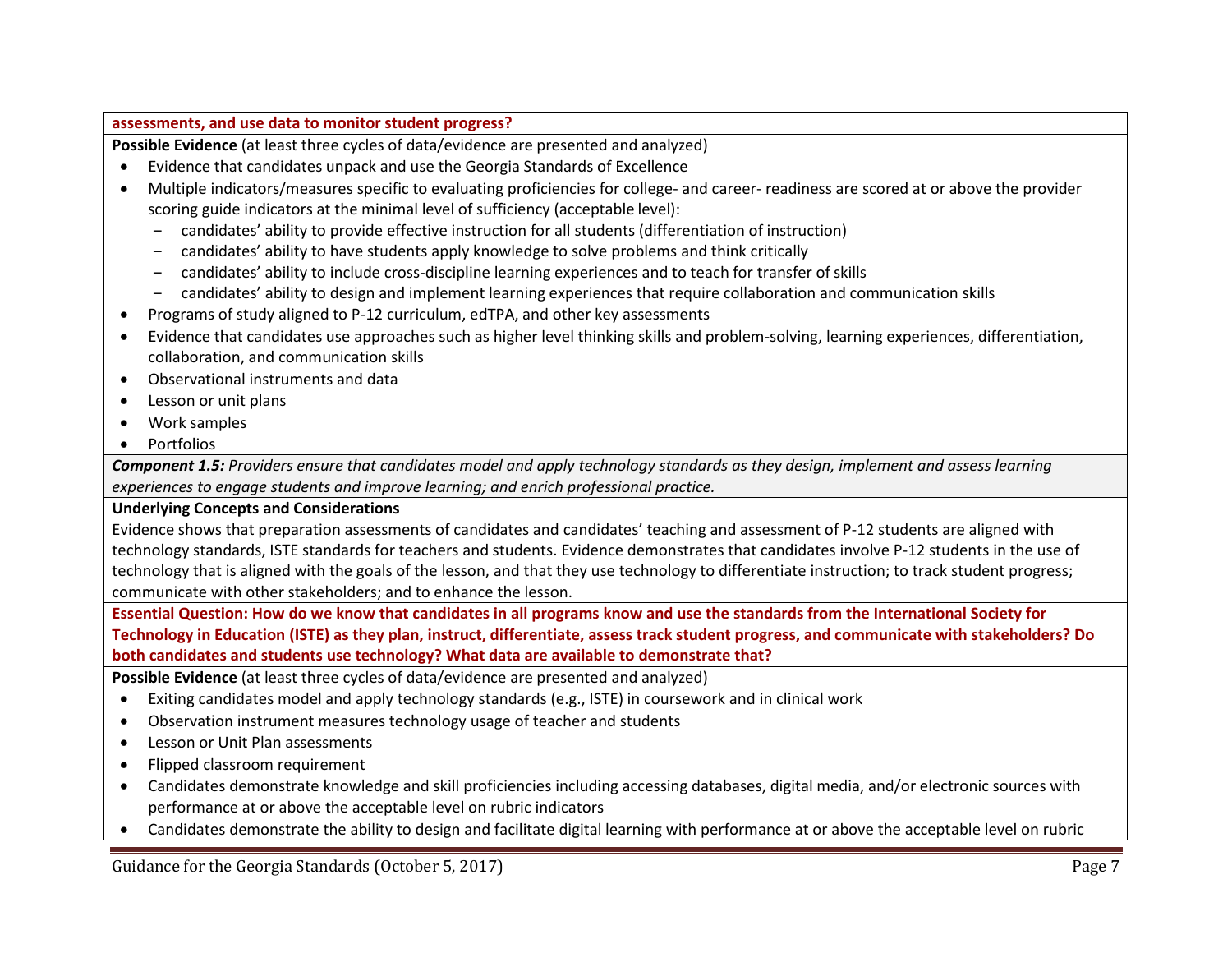indicators

- Candidates demonstrate the ability to track and share student performance data digitally with performance at or above the acceptable level on rubric indicators
- Work Samples identify technology as an important component of the P-12 classroom
- Programs of study or syllabi indicate technology is modeled as an instructional tool
- Observations that evaluate both teacher and student use of technology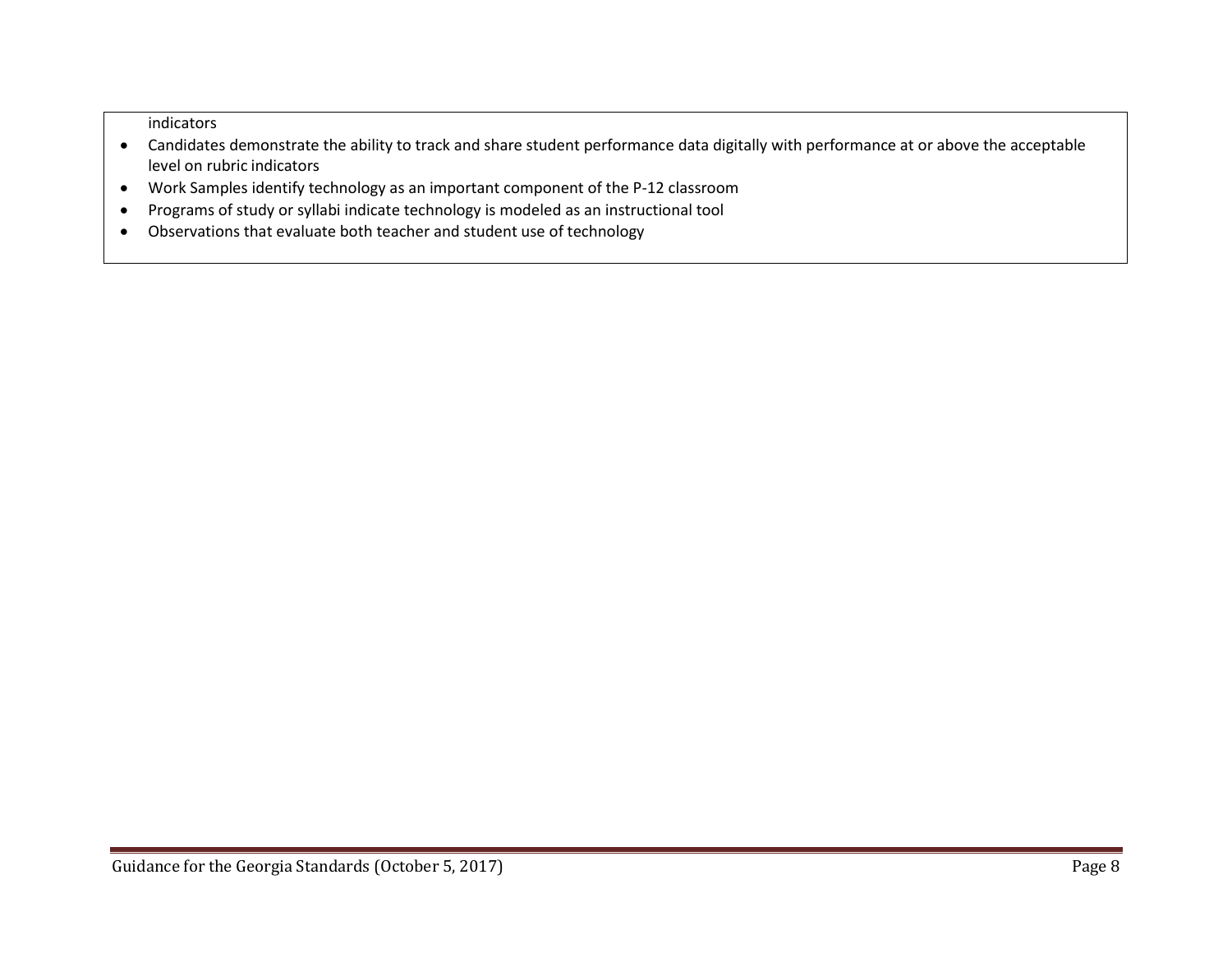## **Standard 2: CLINICAL PARTNERSHIPS AND PRACTICE**

The provider ensures that effective partnerships and high-quality clinical practice are central to preparation so that candidates develop the knowledge, skills, and professional dispositions necessary to demonstrate positive impact on all P-12 students' learning and development.

**Definition of Clinical Educator:** Clinical educators include all provider and P-12 school-based individuals, who assess, support, and develop candidates' knowledge, skills, or professional dispositions at some stage in the clinical experiences.

#### **Underlying Concepts and Considerations for Standard 2**

This standard addresses three essential interlocking components of strong clinical preparation:

(1) provider/P-12 partnerships

(2) the clinical educators

(3) the clinical experiences

Close partnerships between providers and public school districts, individual schools, and other community organizations create especially effective environments for clinical experiences. These partnerships should be continuous and should feature shared decision making about crucial aspects of the preparation experiences and of collaboration among all clinical educators.

In cases where clinical practice is job embedded (e.g., GaTAPP, MAT programs), Standard 2 encourages providers to (1) be purposeful in and reflective on breadth, depth, duration, coherence and diversity of their clinical experiences; (2) provide opportunities for candidates to practice the application of course knowledge in a variety of instructional settings; and (3) keep a clear focus on candidate experiences that have positive effects on P-12 student learning.

*2.1: Partners co-construct mutually beneficial P-12 school and community arrangements, including technology-based collaborations, for clinical preparation and share responsibility for continuous improvement of candidate preparation. Partnerships for clinical preparation can follow a range of forms, participants, and functions. They establish mutually agreeable expectations for candidate entry, preparation, and exit; ensure that theory and practice are linked; maintain coherence across clinical and academic components of preparation; and share accountability for candidate outcomes.*

**Essential Question: How do we know that the provider and its partners co-construct arrangements for clinical preparation (entry and exit), share in the responsibility and improvement of candidate preparation (theory and practice), and share accountability for candidate outcomes?**

- Description of Partners e.g. MOU plus documentation that the partnership is being implemented as described
- Formalized review of Professional Development Schools (if they are used)
- Schedule of joint meetings with purpose and topics (provide documentation of how stakeholder input during meetings is used)
- Documentation of stakeholder involvement
- Handbooks which include field experiences
- Evidence that placements, observational instruments, and evaluations are co-constructed by partners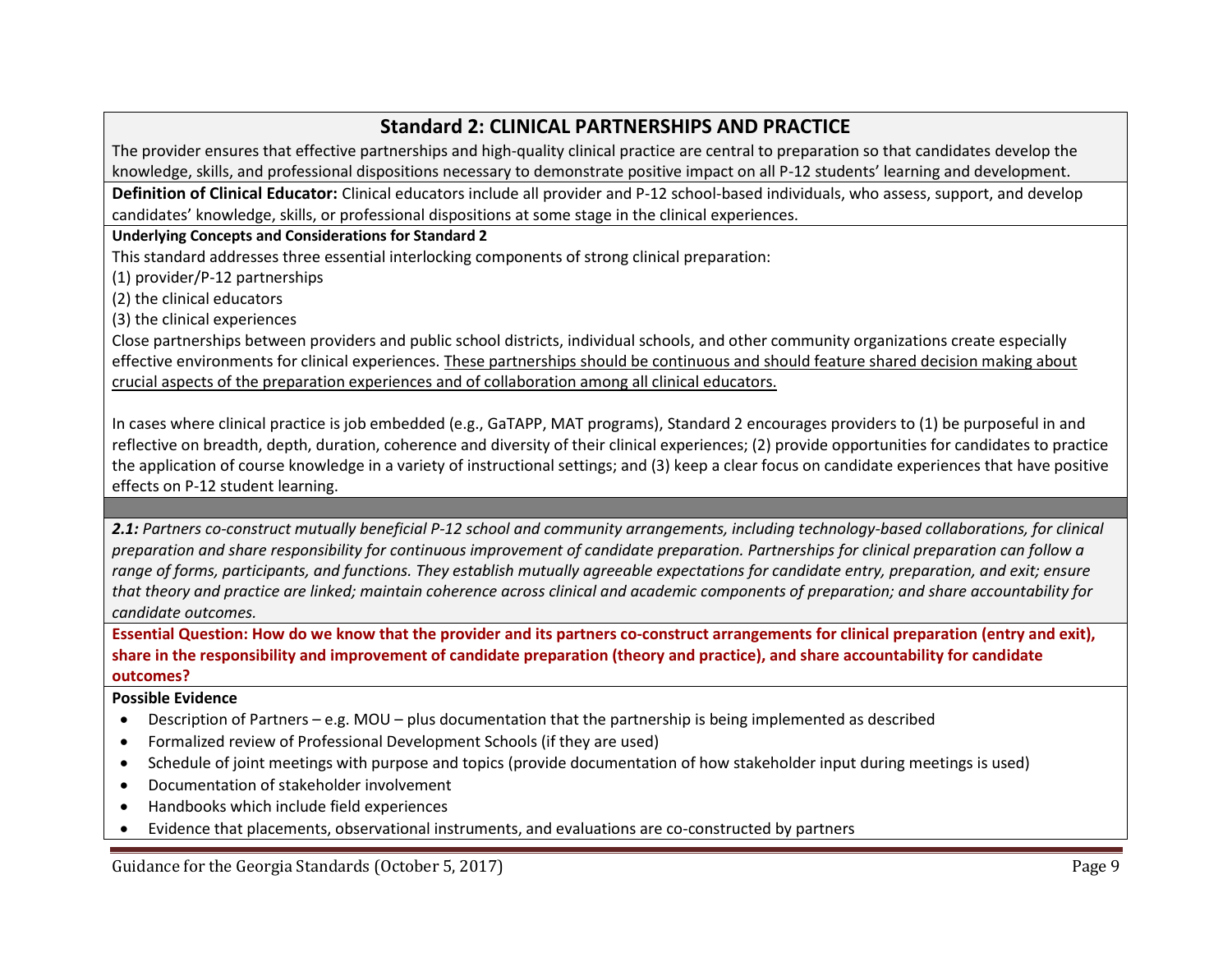- Evidence that candidate expectations are co-constructed and identified on evaluation instruments
- Documentation of a shared responsibility model
- Evidence that P-12 schools and providers have both benefitted from the partnerships
- Evidence that a collaborative process is in place and is reviewed annually
- Evidence that provider regularly seeks input from P-12 teachers and/or educational leaders regarding candidate preparation, including developing or refining criteria for entry/exit into clinical experiences
	- ‒ For nontraditional providers, the description and role of the Candidate Support Team (CST)
- Providers document a shared responsibility model that includes these components:
	- ‒ Co-construction of instruments and evaluations;
	- ‒ Co-construction of criteria for selection of mentor teachers;
	- ‒ Involvement in ongoing decision-making;
	- ‒ Stakeholder input into curriculum development;
	- ‒ Evidence of provider and P-12 educators giving descriptive feedback to candidates; and
	- ‒ Opportunities for candidates to observe and implement effective teaching strategies linked to coursework.
- Provider demonstrates an alignment of coursework to job-embedded practice and field experiences
- Evidence that provider participates in P-20 Collaborative and uses feedback from those conversations to drive changes.

**2.2:** Partners co-select, prepare, evaluate, support and retain high quality clinical educators, both provider and school-based, who demonstrate a *positive impact on candidates' development and P-12 student learning and development. In collaboration with their partners, providers use multiple indicators and appropriate technology-based applications to establish, maintain and refine criteria for selection, professional development, performance evaluation, continuous improvement and retention of clinical educators in all clinical placement settings.*

**Essential Question: How can we know that the provider co-selects, prepares, evaluates, supports, and retains high quality clinical educators with its partners? Do we have evidence that demonstrates that clinical educators include all provider and P-12 school-based individuals who assess, support, and develop candidates' knowledge, skills, or professional dispositions at some stage in the clinical experiences?**

- Provider documents its criteria for selection of clinical educators, including recent field experience and currency in relevant research.
- Provider and P-12 clinical educators and/or educational leaders co-construct criteria for selection of clinical educators and make coselections.
- School-based clinical educators evaluate provider-based clinical educators and candidates.
- Provider-based clinical educators and candidates evaluate school-based clinical educators.
- Provider shares performance evaluations of supervisors, instructors, mentors, and candidates.
- Providers and P-12 clinical educators use data collected to modify selection criteria, determine future assignments of candidates, and make changes in clinical experiences. (For nontraditional providers, the role of the CST.)
- All clinical educators receive professional development and are involved in creating professional development opportunities on the use of evaluation instruments, evaluating professional dispositions of candidates, setting specific goals/objectives of the clinical experience, and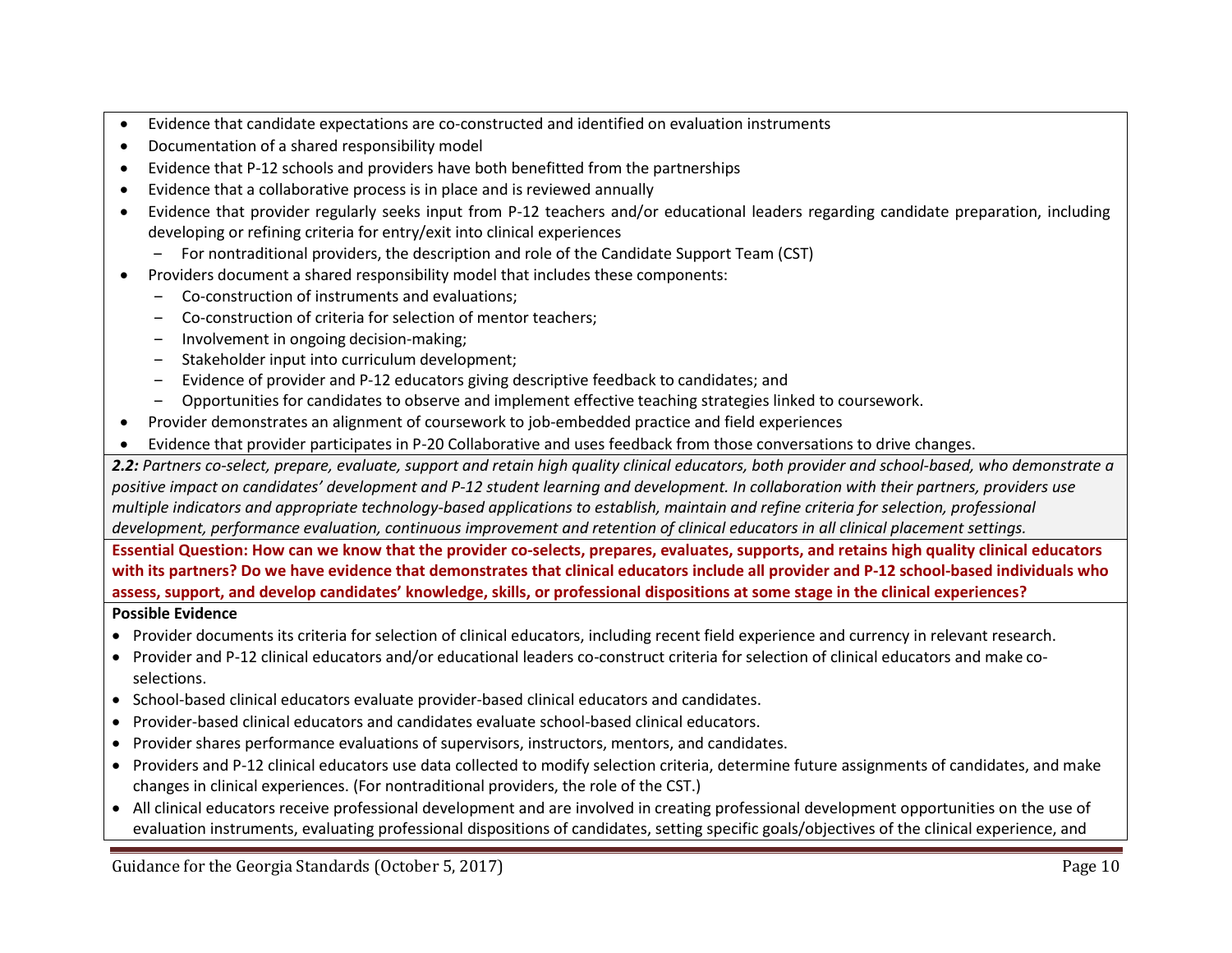providing feedback.

- Supervisory resources and professional development opportunities resources are available online.
- Provider conducts surveys of clinical educators and candidates on the quality of and consistency among clinical educators.
- Provider makes and keeps records of remediation and/or "counseling out" of the program available.
- Evidence that training and coaching of clinical educators is available in person and online.
- Joint sharing of curriculum development/design/redesign occurs between the provider and P-12 partner(s).
- Provider collects and uses data for modifying clinical experiences.
- Evidence that provider participates in P-20 Collaborative and uses feedback from those conversations to drive changes.

*2.3: The provider works with partners to design clinical experiences of sufficient depth, breadth, diversity, coherence and duration to ensure that candidates demonstrate their developing effectiveness and positive impact on all students' learning and development. Clinical experiences, including technology-enhanced learning opportunities, are structured to have multiple, performance-based assessments at key points within the program to demonstrate candidates' development of the knowledge, skills and professional dispositions, as delineated in Standard 1, that are associated with a positive impact on the learning and development of all P-12 students.*

**Essential Question: How do we know that the provider designed and continues to revise clinical experiences of sufficient depth, breadth, diversity, coherence, and duration with its partners? How do we know that clinical experiences in all programs are effective and impact student learning and development?**

- Evidence that all candidates have active clinical experiences in diverse settings (e.g. field placement chart, including demographics and diversity of experiences).
- Evidence of transition points during clinical practice linked to student outcomes and candidate performance.
- Evidence that both candidates and students have used technology to enhance learning.
- Specific criteria for appropriate use of technology are identified.
- Evidence that candidates have used technology to track student progress and growth.
- Evidence of a sequence of clinical/field experiences with specific goals that are focused, purposeful, and varied.
- Clinical experiences are assessed using performance-based criteria.
- Candidates are assessed throughout the program with data supporting increasing levels of candidate competency.
- Evidence documents the relationship between clinical experiences and coursework (coherence).
- Attributes (depth, breadth, diversity, coherence, and duration) are linked to student outcomes and candidate/completer performance documented in Standards 1 and 4.
- Evidence documents that candidates have purposefully assessed the impact on student learning and development with both formative and summative assessments in more than one clinical setting: used two comparison points, used the impact data to guide instructional decision-making, modified instruction based on impact data, and differentiated instruction.
- Evidence that provider participates in P-20 Collaboratives or other professional organizations and uses feedback from those conversations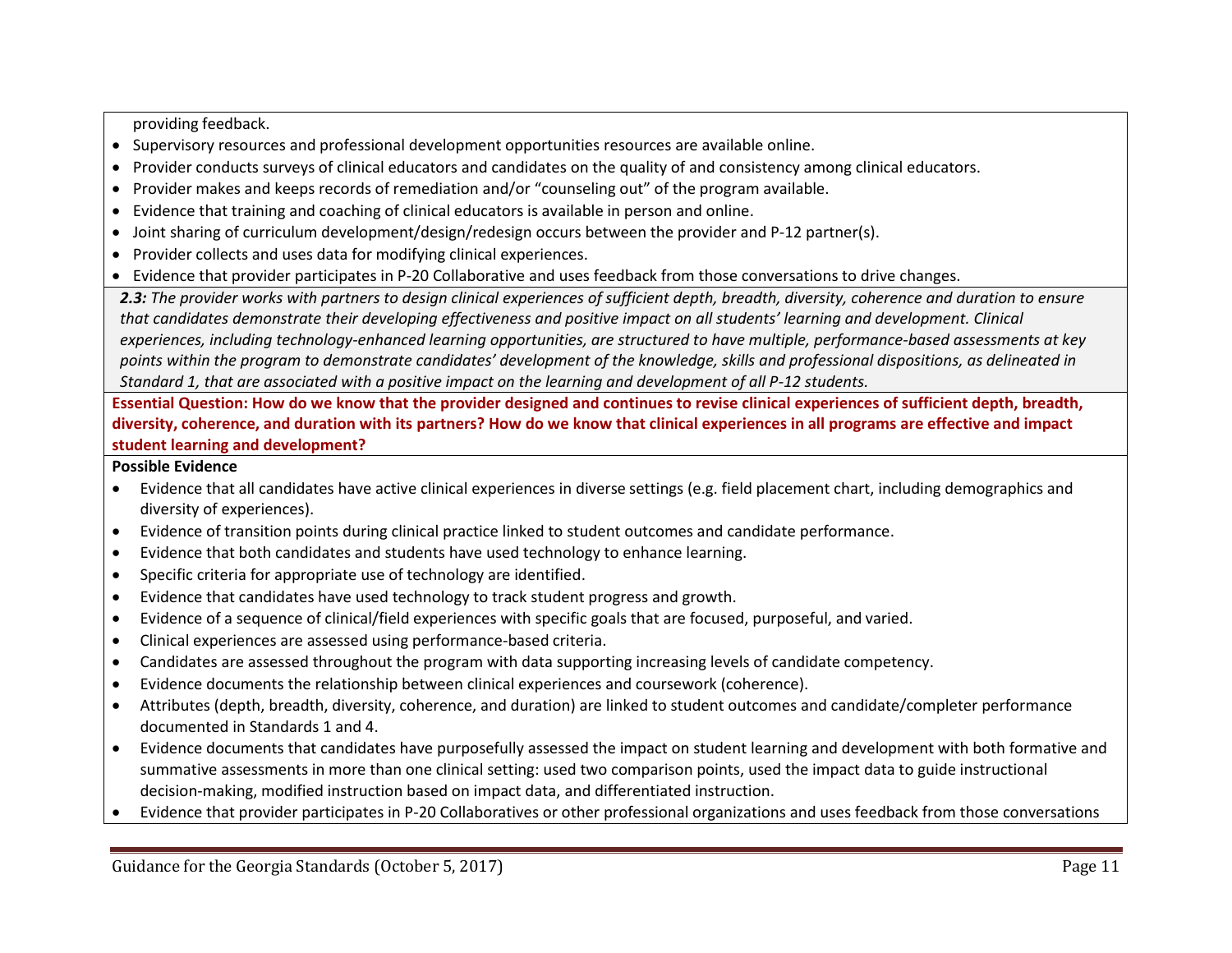to drive changes.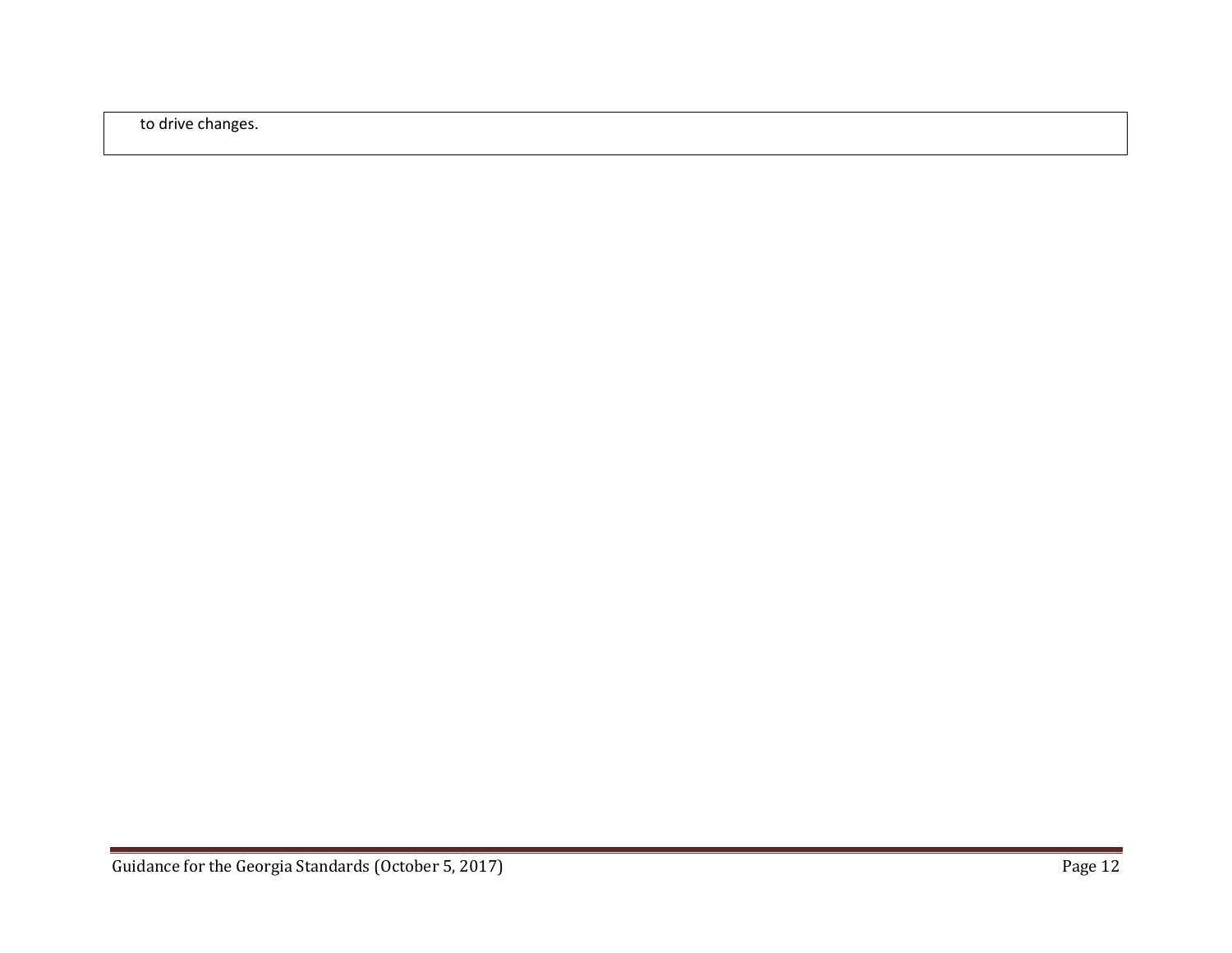## **Standard 3: CANDIDATE QUALITY, RECRUITMENT, AND SELECTIVITY**

The provider demonstrates that the quality of candidates is a continuing and purposeful part of its responsibility from recruitment, at admission, through the progression of courses and clinical experiences, and to decisions that completers are prepared to teach effectively and are recommended for certification. The provider demonstrates that development of candidate quality is the goal of educator preparation in all phases of the program. This process is ultimately determined by a program's meeting of Standard 4.

### **Underlying Concepts and Considerations for Standard 1**

Standard 3 is focused on the need for providers to recruit and develop a strong applicant pool. The standard and its admissions criteria for component 3.2, are based on predictors indicating that student learning is associated with the academic achievement of teachers. The standard and its recruitment component 3.1 also reflect evidence that students in preschool through high school are best served by an educator workforce that broadly represents the same wide and growing diversity we see in our student population.

**3.1:** The provider presents plans and goals to recruit and support completion of high-quality candidates from a broad range of backgrounds and *diverse populations to accomplish their mission. The admitted pool of candidates reflects the diversity of America's P-12 students. The provider demonstrates efforts to know and address community, state, national, regional, or local needs for hard-to-staff schools and shortage fields currently, STEM, English-language learning, and students with disabilities.*

**Essential Question: How do we know that the provider is recruiting and supporting high quality and diverse candidates for programs? What are the needs of the provider's partners, and how are those addressed?**

- Application, acceptance, and enrollment rates are disaggregated by demographic variables such as socio-economic background, gender, ethnicity, and other background characteristics.
- Evidence shows provider awareness of employment needs of partner(s).
- Evidence of a recruitment and candidate support plan that includes diversity of candidates' backgrounds.
- The recruitment plan demonstrates a deliberate effort and focused outreach strategy for the provider and includes input and guidance from, as well as collaboration with, P-12 partners.
- Disaggregated data on applicants, those admitted, and those enrolled by relevant demographics including race/ethnicity, SES, and/or sex/gender.
- Recruitment results are recorded, monitored, and used in the planning and modification of recruitment strategies.
- Knowledge of and action that addresses employment opportunities in schools, districts, and/or regions where candidates seek employment.
- Awareness and analysis of shortage fields, including STEM, ELL, Special Education.
- Hard-to-staff school needs are addressed through surveys, needs assessment, minutes from advisory council, etc.
- Evidence that the recruitment plan and its implementation have moved the provider toward the goal of greater candidate diversity and academic achievement.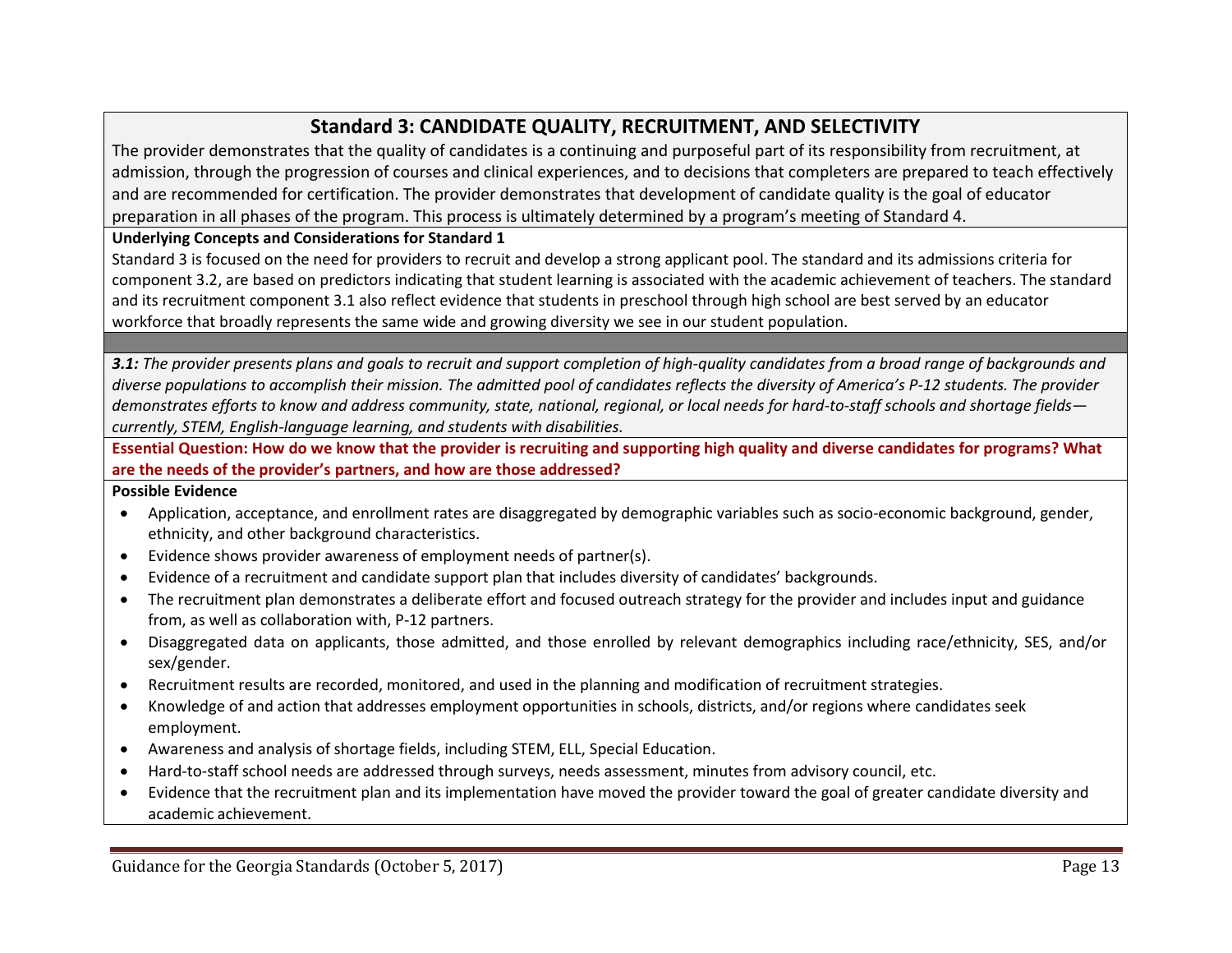- Evidence that the provider monitors the influence of employment opportunities on enrollment patterns.
- Provider includes plans for outreach, numerical goals and baseline data, monitoring of progress, analyses and judgment of adequacy of progress toward goals, and making indicated changes.
- Evidence of marketing and recruitment and evidence of collaboration with other providers, states, and school districts.
- Evidence that the provider's recruitment plan is in addition to the recruitment plan of the college or agency.

*3.2: The Provider sets admission requirements, including all criteria from GaPSC Educator Preparation Rule 505-3-.01, and gathers data to monitor applicants and the selected pool of candidates. The Provider ensures the average grade point average of its accepted cohort of candidates in a reporting year is a minimum of 3.0. While CAEP requires a group average performance on nationally normed ability/achievement assessments such as ACT, SAT, or GRE, Georgia Providers will require the GACE Program Admission Assessment (PAA) results in lieu of nationally normed ability/achievement results. Candidates may exempt the assessment with appropriate SAT, ACT, or GRE scores.* 

**Essential Question: How do we know that the provider has monitored the candidate pool? How do we know that the accepted cohorts have high academic ability? Do data demonstrate that the standard for high academic achievement and ability is met through multiple evaluations and sources of evidence?**

**Possible Evidence** (at least three cycles of data/evidence are presented and analyzed)

- The average score of each admitted candidate cohort meets GPA of 3.0 (demonstrated through the Traditional Program Management System (TPMS)/the Non-Traditional Reporting System (NTRS)/and the Preparation Approval Annual Report (PAAR)).
- All admission requirements set in Rule 505-3-.01 are satisfied. Provider assures that all candidates pass the Georgia Assessment for the Certification of Educators (GACE) Program Admission Assessment (PAA) OR exempt the assessment with appropriate SAT, ACT, or GRE scores prior to admission.
- If the Program Admission Assessment Policy Flexibility is utilized for any candidates, the scaffolded support provided to those candidates has been documented.
- Data are disaggregated for enrolled candidates by (1) relevant demographics including race/ethnicity, SES, and sex/gender and (2) mode of delivery, where applicable.

*3.3: Educator preparation providers establish and monitor attributes and dispositions beyond academic ability that candidates must demonstrate at admissions and during the program. The provider selects criteria, describes the measures used and evidence of the reliability and validity of those measures, and reports data that show how the academic and non-academic factors predict candidate performance in the program and effective teaching.*

**Essential Question: What evidence demonstrates that there is a focus on candidate quality from recruitment, at admission, and through the progression of courses and clinical experiences? What data show how academic and non-academic factors predict candidate performance and effective teaching? How can we know that development of candidate quality is the goal in all phases of the program? Are the measures used to determine candidate quality both valid and reliable? (This process is ultimately determined by a provider's meeting of Standard 4.)**

**Possible Evidence** (at least three cycles of data/evidence are presented and analyzed)

 All data evidence disaggregated by certification field, unless the same assessment for attributes and dispositions is used across all programs.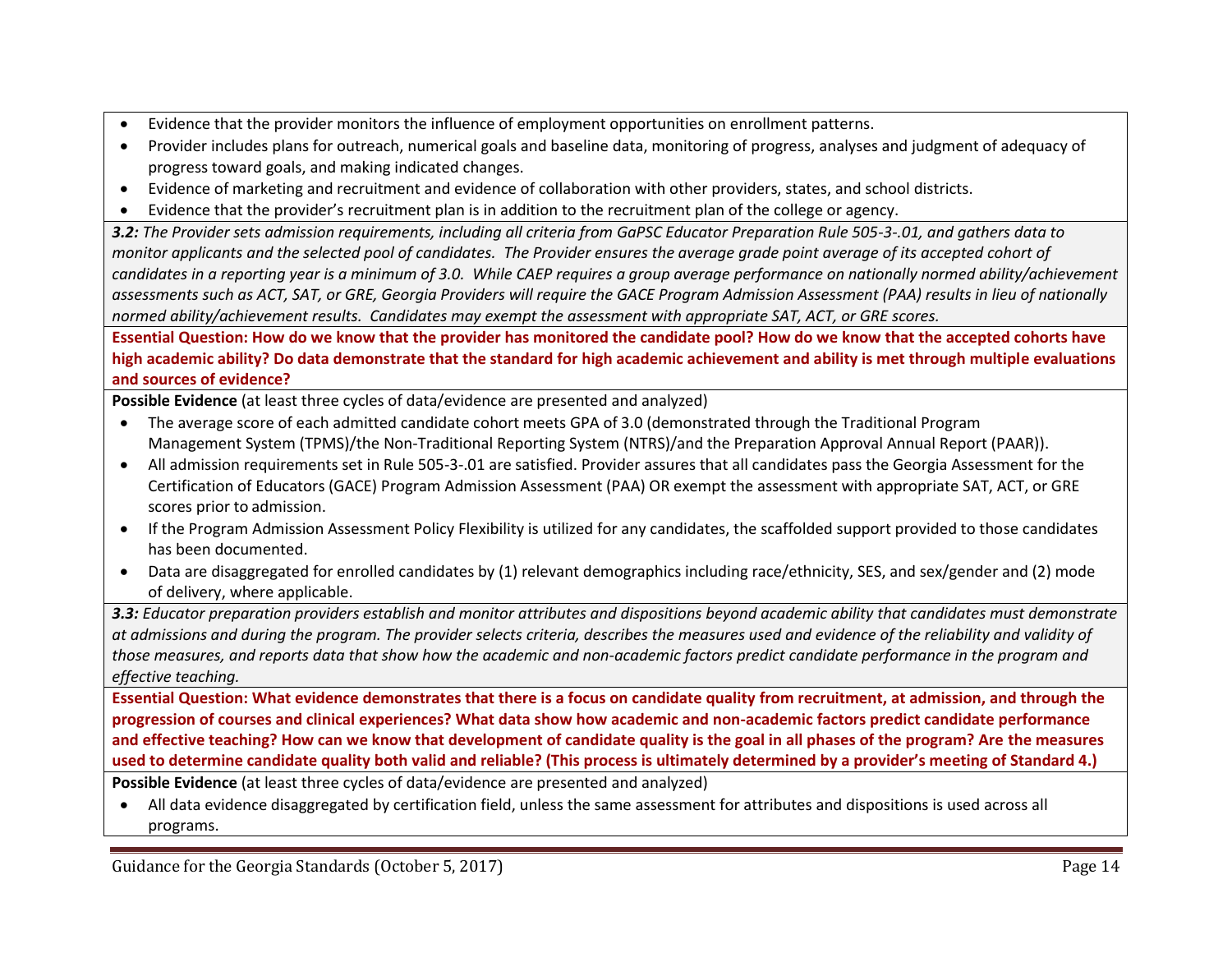- For non-traditional providers offering endorsement programs principal recommendations for program admission and dispositional assessments throughout the program. Reflections throughout the program are analyzed and discussed.
- Provider documents evidence of established non-academic criteria used during admissions, such as:
	- ‒ Dispositional assessment prior to entry (or, for GaTAPP providers, during TAPP Essentials early in the program);
	- ‒ Candidate interviews;
	- ‒ Reflections and writing prompts;
	- ‒ Informal observation of behaviors during coursework or seminars; and
	- ‒ Interviews by hiring principals (for non-traditional providers).
- Provider's rationale for established non-academic criteria makes an evidence-based case (existing literature or provider investigations) for the selection and implementation.
- Provider associates/correlates non-academic criteria with candidate and completer performance.
- Provider monitors candidate progress on established non-academic criteria at multiple points and takes appropriate actions based on results.
- Analysis of data demonstrating the relationship between academic/non-academic criteria and candidate effectiveness in teaching. For example:
	- ‒ Is there a correlation between the GACE Content Assessment and the edTPA score?
	- ‒ Is there a correlation between candidates who exempt PAA and their performance on the edTPA or other key assessments?

*3.4: The provider creates criteria for program progression and monitors candidates' advancement from admissions through completion. All candidates demonstrate the ability to teach to college- and career- ready standards. Providers present multiple forms of evidence to indicate candidates' developing content knowledge, pedagogical content knowledge, pedagogical skills, and the integration of technology in all of these domains.*

**Essential Question: How do we know that the provider monitors candidate program progression from admission to completion? How do we know that candidates have content knowledge, pedagogical content knowledge, pedagogical skills, and have the ability to teach the Georgia Standards?**

**Possible Evidence** (at least three cycles of data/evidence are presented and analyzed)

- Two or more measures/gateways of candidate progression (from key decision points) are documented.
- Evidence of documented transition points (formative and summative) throughout program progression, such as:
	- ‒ Admission requirements data;
	- ‒ Ethics data;
	- ‒ Candidate Support Team (CST) data (or mentor/cooperating teacher and college supervisor data—could be based on certificate identification numbers of mentors);
	- edTPA data (shown in Standard 1);
	- ‒ Observational data;
	- ‒ Data from field experiences; and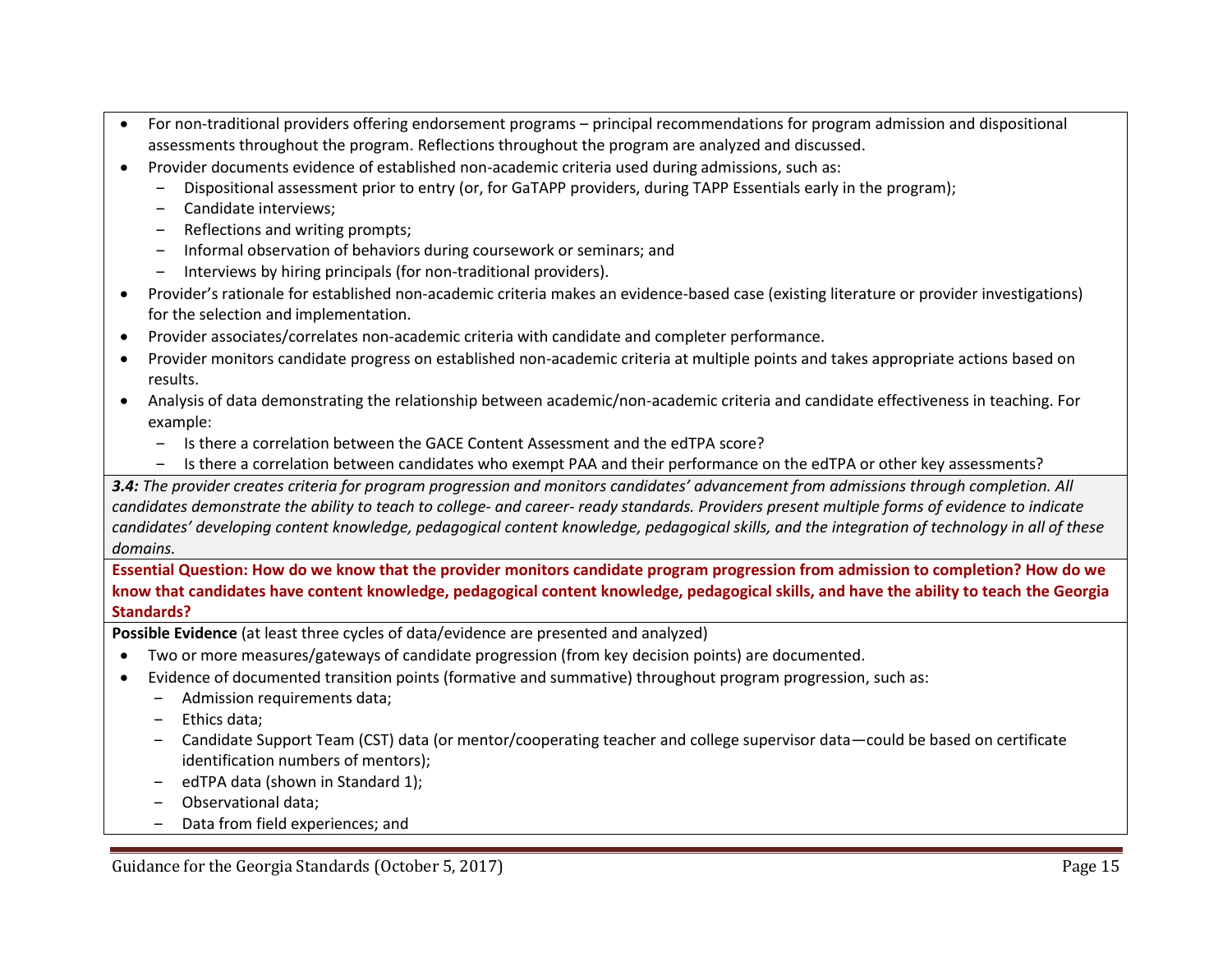- Data from key assessments.
- Explicit criteria for monitoring/assessing with a focus on candidate development throughout preparation.
- Evidence of developing proficiencies of candidates at two or more measures/gateways of candidate progression (from key decision points) in:
	- Ability to teach to college- and career- ready standards;
	- ‒ Content knowledge;
	- ‒ Pedagogical content knowledge;
	- ‒ Pedagogical skills; and
	- Integration of use of technology.
- Results and stated candidate progressions criteria align with evidence of actions taken, such as the following:
	- ‒ Changes in curriculum or clinical experiences;
	- ‒ Providing interventions;
	- ‒ Counseling candidates out of programs.
- Professional Growth Plans for candidates who are not demonstrating the knowledge, skills, or dispositions necessary to be successful in the classroom.

*3.5: Before the provider recommends any completing candidate for certification, it documents that the candidate has reached a high standard for content knowledge in the fields where certification is sought and can teach effectively with positive impacts on P-12 student learning and development.*

**Essential Question: How do we know that candidates know and can teach their content, and that they will have a positive impact on P-12 student learning and development?**

#### **Possible Evidence**

- Successful pass rates on the GACE content examination at both Induction and Professional level, disaggregated by certification field.
- edTPA data
- Evidence documenting effective teaching, including positive impacts on P-12 student learning and development for all candidates as noted in Standard 1
- Final evaluation of the candidate's dispositions/skills (generally completed at the end of clinical practice)
- CST or Cooperating/Mentor Teacher Recommendation (for non-traditional providers)
- TAPs Data (for those in job-embedded clinical practice)
- Summative assessment TKES (for those in job-embedded clinical practice)
- Benchmark/Milestones Data (for those in job-embedded clinical practice)

*3.6: Before the provider recommends any completing candidate for certification, it documents that the candidate understands the expectations of the profession, including codes of ethics, professional standards of practice, and relevant laws and policies*.

**Essential Question: Do candidates in all programs understand the expectations of the profession, the code of ethics, professional standards of practice, and relevant laws and policies?**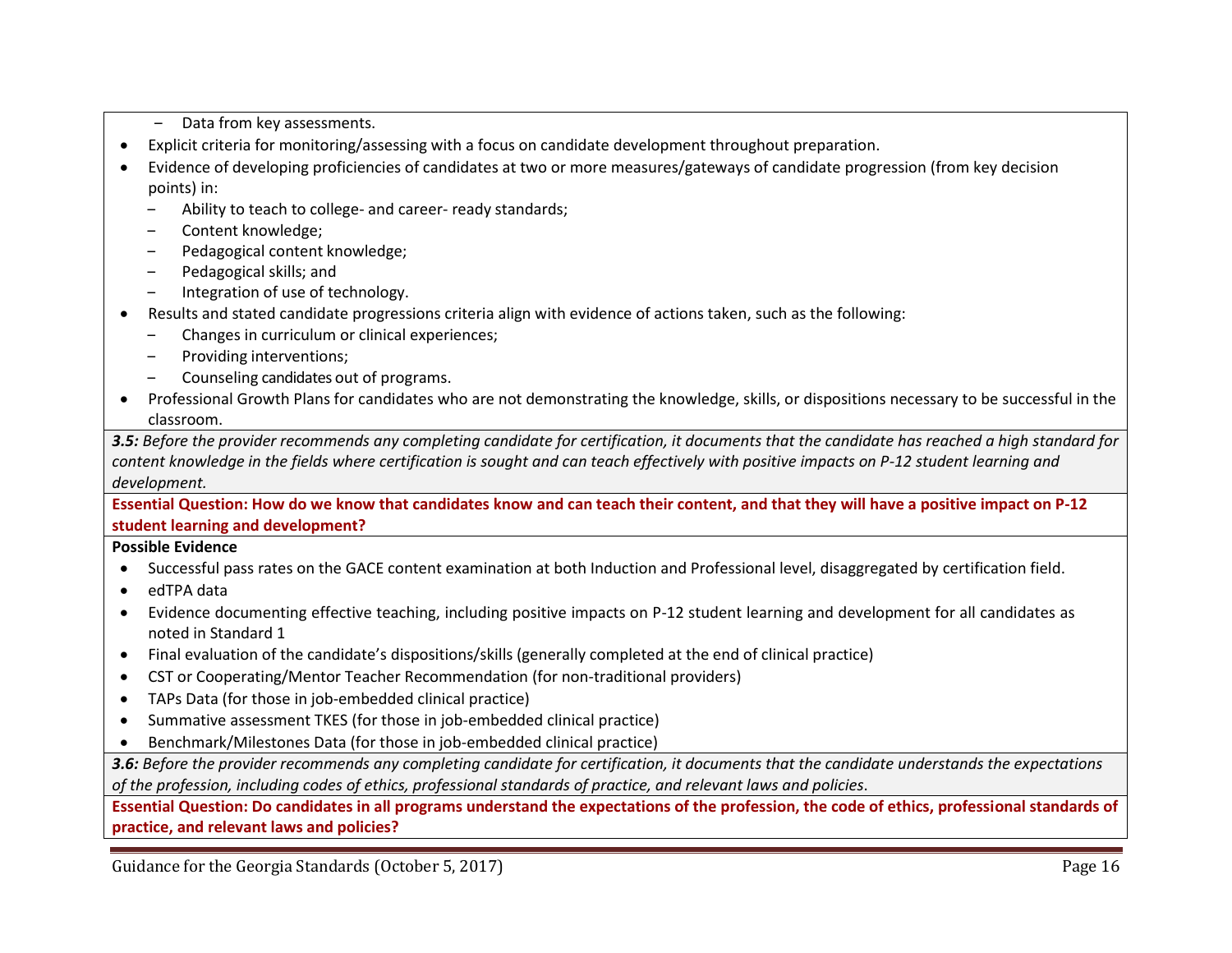- Evidence documents candidates' understanding of the Georgia Code of Ethics and professional standards of practice. Possible evidence might include:
	- ‒ Course assessments and/or experiences;
	- ‒ Successful pass rates on the Georgia Educator Ethics Assessment Exit;
	- ‒ Observations;
	- ‒ InTASC Standard "Professional Responsibility" (e.g., "Professional Responsibility Portfolio");
	- ‒ TKES/TAPS data (for candidates completing in-service clinical practice);
	- ‒ Danielson Domain 4 (for non-traditional providers); and
	- ‒ GaTAPP portfolio requirements (For GaTAPP providers).
- Evidence documenting candidates' knowledge of relevant laws and policies (e.g., 504 disability provisions, ESSA, education regulations, bullying, etc.), including:
	- Matrix of courses identifying where relevant laws and policies are addressed;
	- ‒ Documentation that candidates can demonstrate this knowledge;
	- ‒ System-wide professional learning in which candidates are involved; and
	- ‒ New Teacher Orientation (for in-service candidates).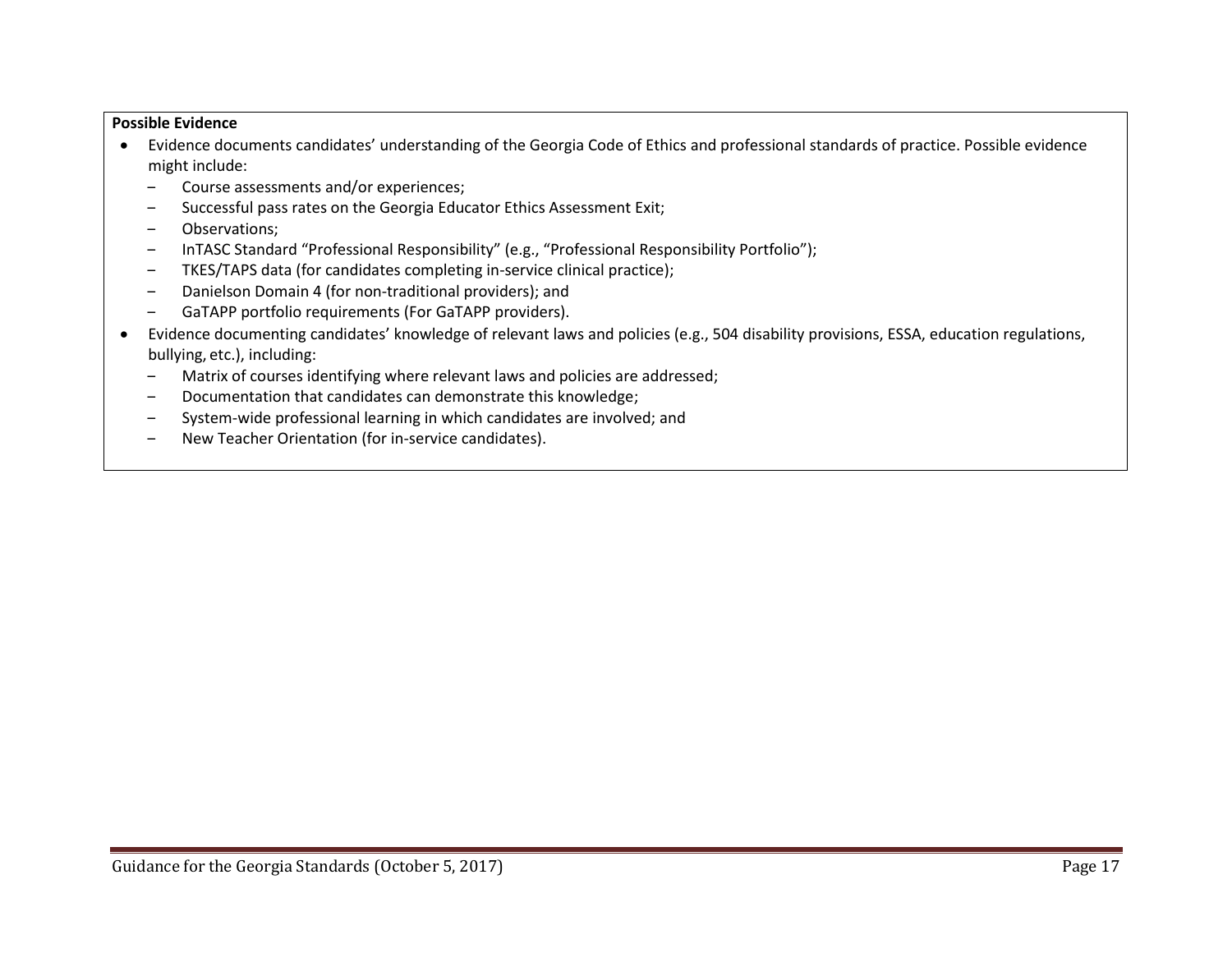## **Standard 4: PROGRAM IMPACT**

The provider demonstrates the impact of its completers on P-12 student learning and development, classroom instruction, and schools, and the satisfaction of its completers with the relevance and effectiveness of their preparation.

#### **Underlying Concepts and Considerations for Standard 4**

Standard 4 addresses the results of preparation in terms of completer impact on the job. The standard especially emphasizes impact on P-12 student learning as measured in multiple ways including classroom instruction and completer and employer satisfaction.

**Note: This standard asks providers to demonstrate the results of their preparation and its impact on educators while they are on the job. Although this standard focuses on completers, programs preparing employed (certified) candidates may demonstrate that their preparation is job embedded, positively impacts P-12 student learning, and results in satisfactory evaluations by employers.** 

**Because GaTAPP programs require candidates to retain employment throughout the program, GaTAPP providers may use in-service candidate data as evidence in Standard 4. M.A.T. programs enrolling candidates who are employed as the teacher of record may also use inservice data; however, CAEP does not allow the use of candidate data for Standard 4.**

**All non-traditional endorsement providers will collect and analyze both employer and completer survey data. Endorsement providers serving certified employees must show that their preparation is job embedded, extends knowledge and skills, and positively impacts P-12 student learning. This may include anecdotal evidence describing program impact on the educators, school system(s) served, and/or the P-12 learners.**

*4.1: The provider documents, using multiple measures that program completers contribute to an expected level of student-learning growth. Multiple measures shall include all available growth measures (including value-added measures, student-growth percentiles, and student learning and development objectives) required by the state for its teachers and available to educator preparation providers, other statesupported P-12 impact measures, and any other measures employed by the provider.*

**Essential Question: How do we know that completers impact student growth and learning?**

- Provider submits one or more measures of state-provided impact data at the in-service level when available.
- Provider demonstrates use of action research (e.g., case studies) detailing a minimum of five candidates from various programs, highlighting their impact on P-12 student learning. Formative (benchmark) data would be appropriate. Examples would include completer-conducted action research and a description of methods and development of any assessment used.
- Provider aligns an analysis and interpretation of evidence to standard/component, and conclusions are supported by data.
- Provider includes context and description of the source of P-12 learning data.
- Provider includes description and explanation on the representativeness of the data.
- Provider maintains a continuing cycle of such studies, examining completer performance in different grades and/or subjects over time.
- Use of focus groups, blogs, electronic journals, interviews, and other evidence.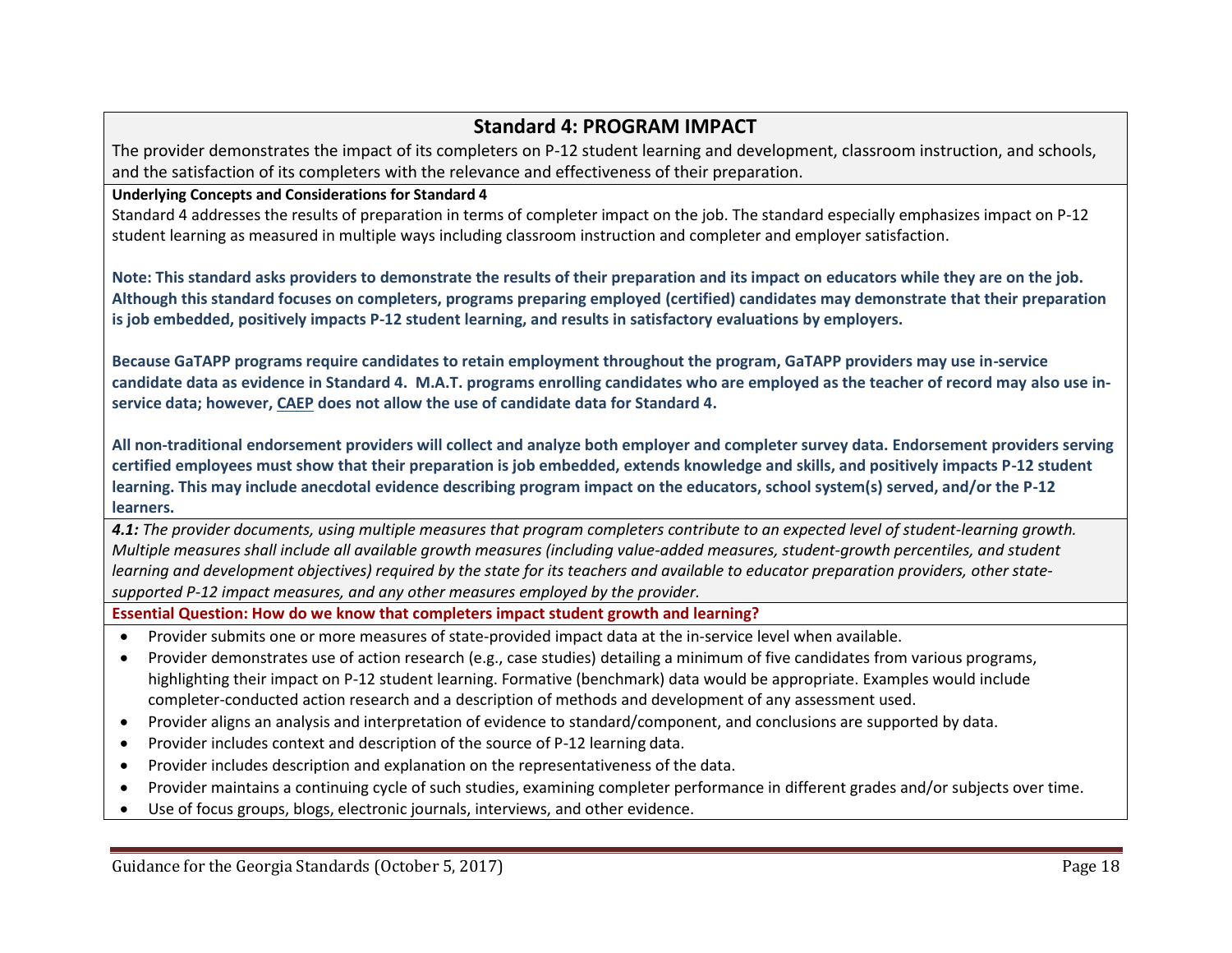**Endorsement providers serving certified employees must show that their preparation is job embedded, extends knowledge and skills, and positively impacts P-12 student learning. These providers make the case that the endorsement adds value to the educator(s) and the system(s) served. This requirement is not expected for embedded endorsements. This might include the following types of evidence:**

- **TAPS data (differentiation measures improved)**
- **Focus groups of completers**
- **Interviews of completers**
- **Case studies**
- **Pre- and post-assessments while in the program**
- **Narrative, anecdotal evidence describing an impact on the educators, school system(s) served, and/or the P-12 learners**

**GaTAPP providers may collect impact data from both candidates and completers. Providers may summarize the data from a sampling of candidates.**

**This might include the following types of evidence:**

- **Candidate Testing Data (eg. benchmark data, end of course data, state testing data)**
- **Comparison of GaTAPP candidate testing data with first-year teachers and veterans**
- **Comparison of GaTAPP candidate testing data with system/state data**
- **Information on completer persistence (Retention Rates)**
- **Focus Group Data**
- **Case Studies**
- **Employment Milestones (TOTY – school and system, GaTOTY, Awards, Leadership Roles)**
- **State Teacher Evaluation Data (TKES and TAPS)**

*4.2: The provider demonstrates, through structured and validated observation instruments and/or student surveys, that completers effectively apply the professional knowledge, skills, and dispositions that the preparation experiences were designed to achieve.*

**Essential Question: How do we know that completers effectively apply the knowledge, skills, and dispositions learned in preparation experiences? How do we know that the evidence is valid?**

- Observation and/or student survey assessments measure the application of professional knowledge, skills, and dispositions corresponding with teaching effectiveness and/or P-12 student learning
- Observation and/or student survey assessments utilized a representative sample inclusive of most certification areas or a purposive sample to be enlarged over time.
- Survey return rates were at acceptable levels (20% or above) and inclusive of most certification areas in the provider.
- Provider identifies specific types of validity and includes appropriate descriptions.
- Provider submits valid interpretations of data that are supported by results.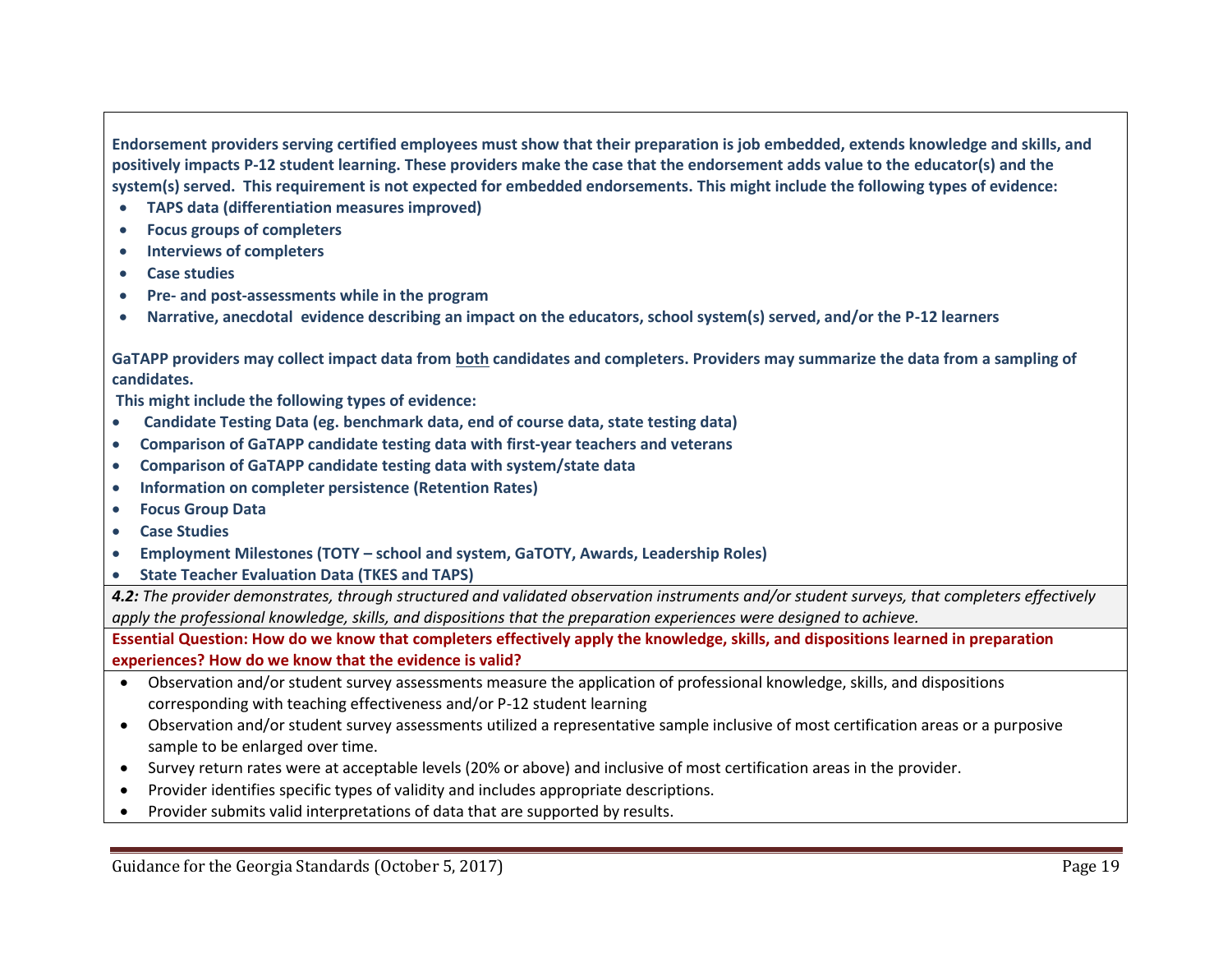- TAPs data
- TKES summative scores

*4.3: The provider demonstrates, using measures that result in valid and reliable data and including employment milestones such as promotion and retention, that employers are satisfied with the completers' preparation for their assigned responsibilities in working with P-12 students.*

**Essential Question: How do we know that employers are satisfied with the completers from these programs?**

**Possible Evidence** (at least three cycles of data/evidence are presented and analyzed)

- Provider submits evidence that employers perceive completers' preparation was sufficient for their job responsibilities
- Provider includes appropriate analysis and interpretation of results.
- Provider describes a system for the analysis, evaluation, and interpretation of data, and conclusions are supported by data.
- Provider documentation includes:
	- a description of the system for gathering data;
	- adequate response rates (20% or more);
	- a description of the representativeness of the sample;
	- data specific to high need schools;
	- data specific to certification fields; and
	- ‒ comparison points for data.
- Provider submits documentation of employment milestones, including promotion, employment trajectory, and retention for at least some completers and conducts an appropriate analysis of those data.
- Employer satisfaction surveys (include instrument sampling, response rates, timing)
- Employer satisfaction interviews (include population represented, response rates, instrument content, timing)
- Employer satisfaction focus groups (include population represented, response rates, instrument content, timing)
- Employer satisfaction case studies (include description of methodology).
- Data on employment milestones such as the following:
	- ‒ Promotion;
	- Employment trajectory;
	- ‒ Employment in high needs schools;
	- Retention in either (1) an education position for which initially hired; or (2) other education role by the same or a different employer.

*4.4: The provider demonstrates, using measures that result in valid and reliable data, that program completers perceive their preparation as relevant to the responsibilities they confront on the job, and that the preparation was effective.*

**Essential Question: How do we know that completers think their preparation was effective?**

- Provider submits evidence that completers perceive their preparation was sufficient for their job responsibilities.
- Provider includes appropriate analyses and interpretation of results.
- Provider shows evidence of an adequate and representative sample reflected in responses.
- Provider achieves adequate response rates (20% or more).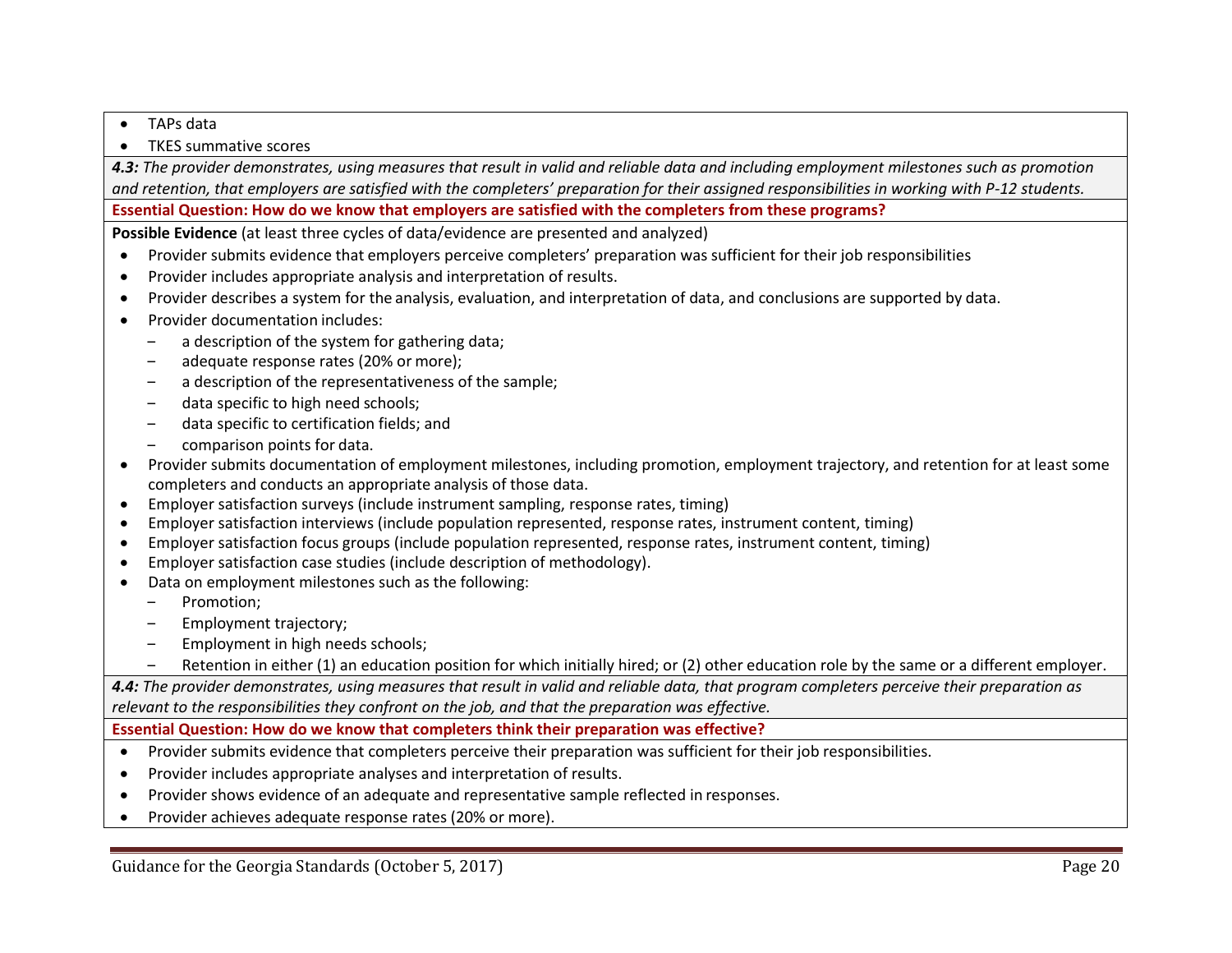- Analysis and interpretation of data aligned with the intent of the standard/component.
- Conclusions are supported by the data.
- Completer satisfaction surveys (include instrument, sampling, response rates, timing)
- Completer satisfaction interviews (include population represented, response rates, instrument content, timing)
- Inductee satisfaction surveys (data are provided by GaPSC)
- Completer satisfaction interviews (include population represented, response rates, instrument content, timing)
- Provider focus groups of employers (include population represented, response rates, instrument content, timing)
- Completer satisfaction case studies (include methodology)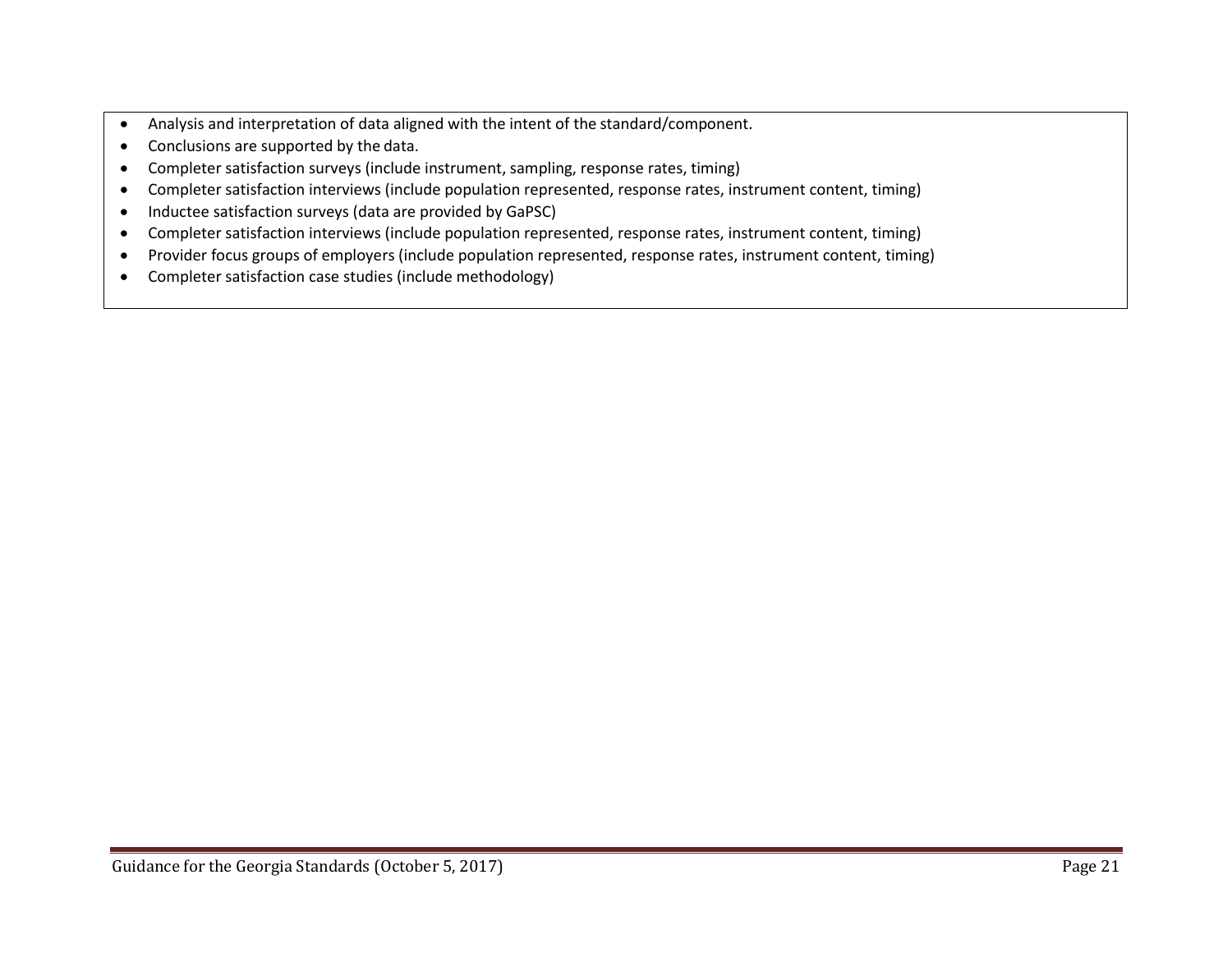## **Standard 5: PROVIDER QUALITY ASSURANCE AND CONTINUOUS IMPROVEMENT**

The provider maintains a quality assurance system comprised of valid data from multiple measures, including evidence of candidates' and completers' positive impact on P-12 student learning and development. The provider supports continuous improvement that is sustained and evidence-based, and that evaluates the effectiveness of its completers. The provider uses the results of inquiry and data collection to establish priorities, enhance program elements and capacity, and test innovations to improve completers' impact on P-12 student learning and development.

#### **Underlying Concepts and Considerations for Standard 5**

Provider evidence for Standards 1 through 4 constitutes a significant demonstration of the capabilities and performance of the quality assurance system. Additional evidence for Standard 5 unifies and gives purpose to evidence relevant to previous standards; it includes documentation of how the provider collects, monitors, reports and uses data.

*5.1: The provider's quality assurance system is comprised of multiple measures that can monitor candidate progress, completer achievements, and provider operational effectiveness. Evidence demonstrates that the provider satisfies all approval standards.*

**Essential Question: How do we know that the provider has a quality assurance system that can monitor candidate progress, completer achievements, and operational effectiveness?**

- Provider offers evidence of system capabilities, including support for data-driven change:
	- ‒ Data can be disaggregated by field and/or candidate level, as appropriate
	- ‒ Ability to disaggregate data by relevant aspects of provider management and policy (usefulness).
- Provider describes how the evidence submitted in Standards 1-4 and other provider data are collected, analyzed, monitored, and reported.
- Provider evidence shows that the system has the capacity to collect, analyze, monitor, and report data/evidence on all Approval Standards.
- Provider offers a schedule and process for continuous review, together with roles and responsibilities of system users.
- Provider uses evidence/data from multiple measures to inform, modify, and evaluate provider's operational effectiveness.
- Provider submits evidence that it regularly reviews system operations and data.
- Provider offers evidence that the system supports disaggregation of data by various dimensions:
	- ‒ over time
	- ‒ by race/ethnicity
	- gender, etc.
- Provider documents evidence of appropriate access and use by a variety of users for various purposes.
- Provider shows evidence of using data (quantitative and qualitative) to improve provider operational effectiveness.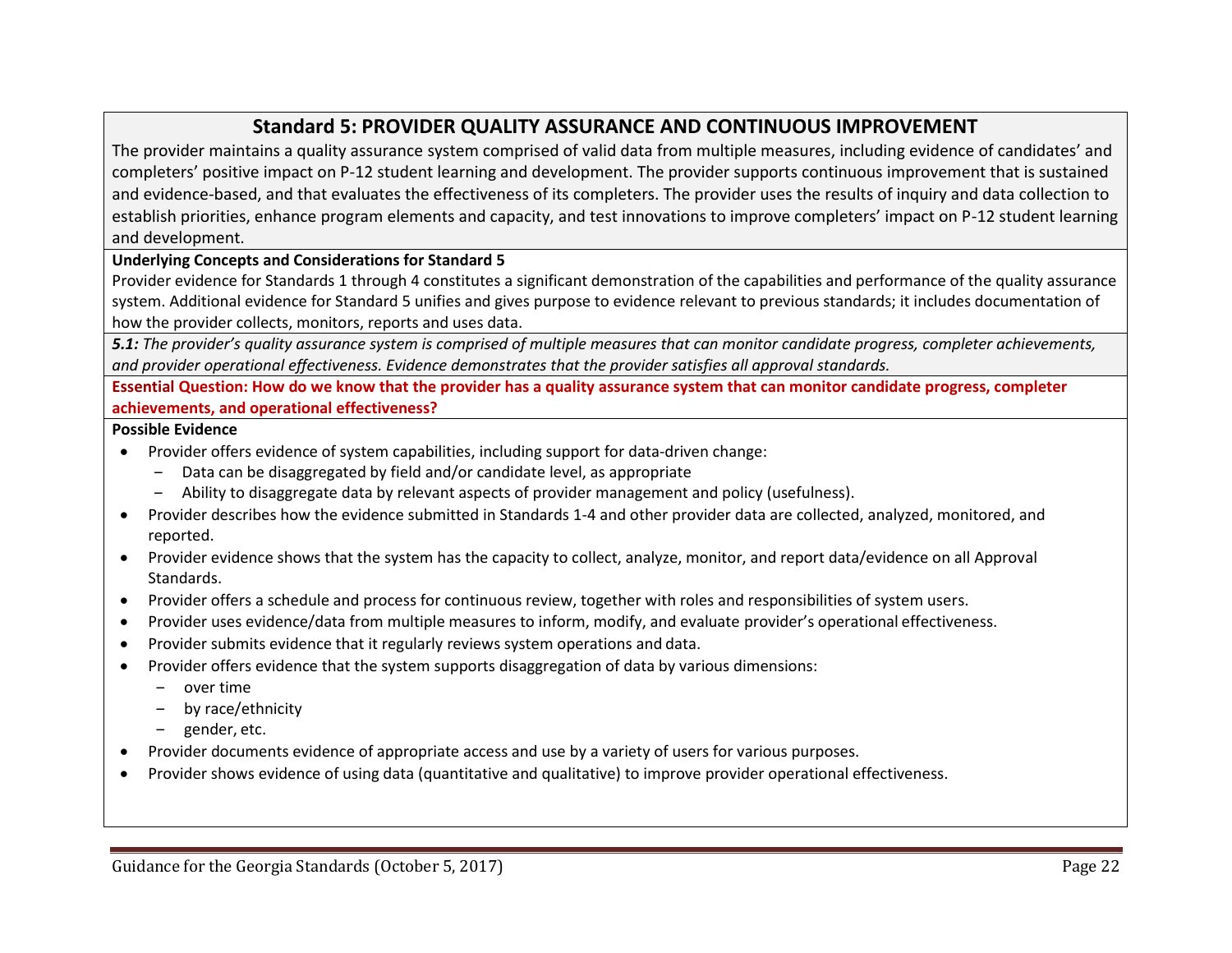#### **Quality Assurance System Indicators by Standard:**

#### **Standard 1**

- There is a process in place for developing and revising assessments of candidate knowledge, skills, and dispositions.
- The candidate knowledge, skills, and dispositions that are assessed align with state and national or association standards for educators.
- There is a data management system in place for recording, storing, and retrieving data on candidate knowledge, skills, and dispositions.
- There is a system in place to collect, sort, and review data on candidates' practical application of professional knowledge and skills in field settings.
- There is a process in place for regularly reviewing and monitoring candidate performance.

### **Standard 2**

- There is a mechanism in place whereby the provider and clinical sites collaborate to determine the terms, structure, and content of field experiences hosted at the partner sites.
- Providers and their partners collaborate on candidate evaluation tools and processes.
- Providers and clinical partners regularly discuss the terms, structure, and content of field experiences hosted at the partner site.
- Clinical partners have a mechanism for giving feedback to the provider on patterns in candidate strengths and needs and providing input on potential program enhancements.
- There is a mechanism to ensure that clinical placements occur in diverse settings.
- There is a mechanism to manage the attributes of field experiences (breadth, depth, duration, and coherence) so that they provide practical experience. (Relevant to Standard 1.)

### **Standard 3**

- There is a mechanism in place to manage recruitment initiatives to attract applicants from groups in all areas identified in Component 3.1.
- There is a system in place to collect, store, analyze, and review data relevant to Standard 3 on applicants, enrollees, and completers.

## **Standard 4**

- There are processes in place to collect and update contact information for alumni for 3-years after completion.
- There is a process in place for developing and revising measures of initial level completers' instructional practices and impact on P-12 student learning.
- There is a process in place for developing and revising measures of employers' satisfaction with the completers' preparation and performance.

### **Standard 5**

- There is a process for involving diverse stakeholders in decision-making, program evaluation, and selection and implementation of improvement initiatives.
- Documentation of stakeholder inputs to specific decisions, evaluations, and/or improvement initiatives is stored and accessible.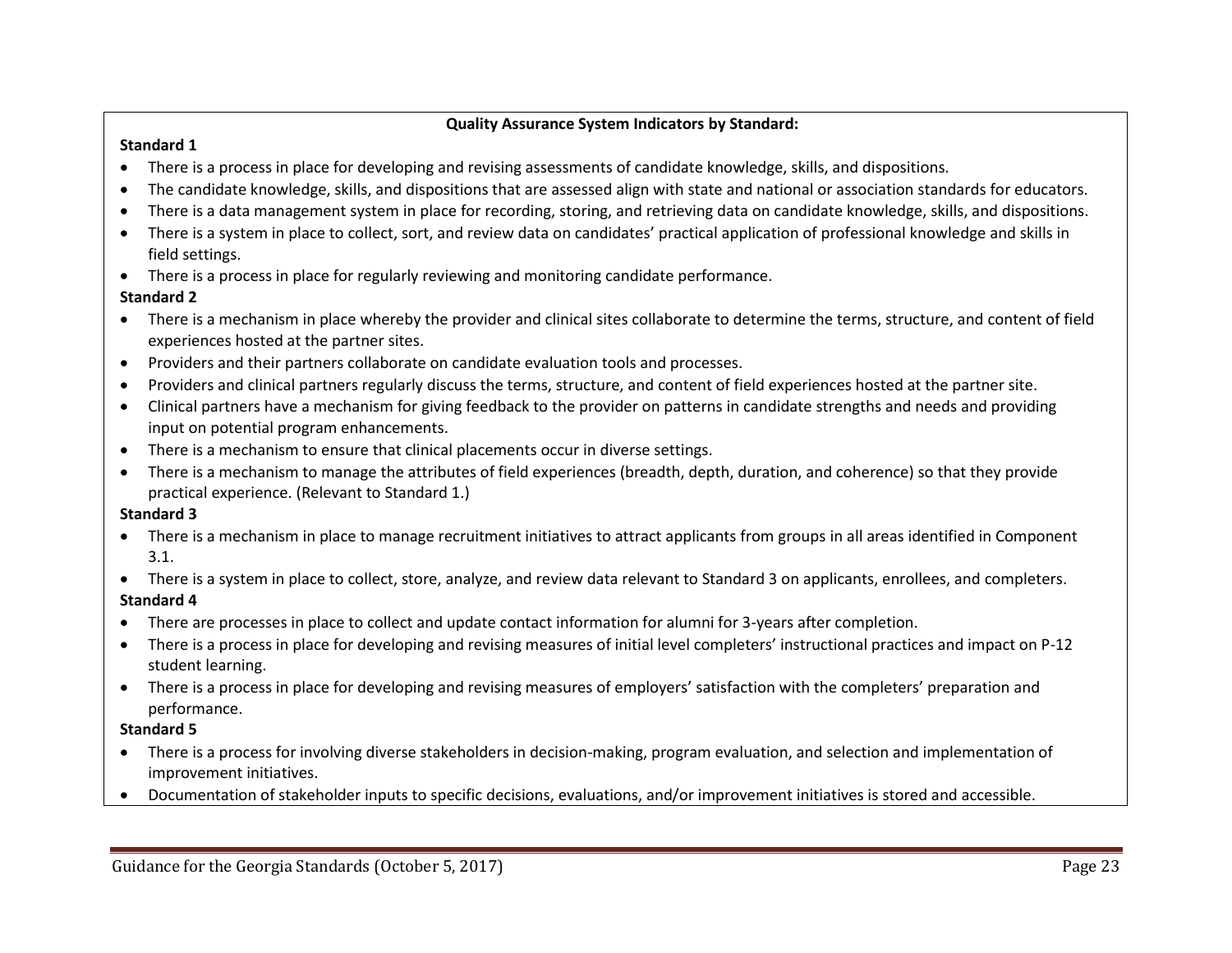*5.2: The provider's quality assurance system relies on relevant, verifiable, representative, cumulative and actionable measures, and produces empirical evidence that interpretations of data are valid and consistent.*

**Essential Question: How do we know that the quality assurance system contains valid and reliable empirical evidence about all programs?**

**Possible Evidence**

- Documentation that provider-created EPP-level assessments (except for surveys) have:
	- ‒ Established content validity;
	- Established inter-rater reliability (agreement is at an acceptable level 80% or above, except for surveys); or
	- ‒ Evidence of EPP progression toward 80% agreement of inter-rater reliability.
- Survey questions align to standards.
- Provider documents that evidence is characterized by the following attributes:
	- ‒ Relevant (related to standard);
	- Verifiable (accuracy of sample);
	- Representative (specificity on sample characteristics and free of bias);
	- ‒ Cumulative (generally 3 cycles or more); and
	- ‒ Actionable (in a form to guide program improvement).
- Provider documents that interpretations of evidence are consistent, accurate, and supported by data/evidence
- Description of developmental steps in constructing instruments
- Empirical/analytical data supporting the use of the instrument for its intended purposes
- Formal study of the alignment of instruments with their intended goals
- Implementation procedures and context
- Empirical evidence that interpretations of data are consistent and valid

*5.3: The provider regularly and systematically assesses performance against its goals and relevant standards, tracks results over time, tests innovations and the effects of selection criteria on subsequent progress and completion, and uses results to improve program elements and processes.*

**Essential Question: How do we know that the provider tracks results over time, tests innovations, and uses results to improve programs and processes? What evidence demonstrates that the provider analyzes candidate criteria and data from entrance to exit and uses the results to inform and improve programs?**

- Provider documents that it regularly and systematically:
	- Reviews quality assurance system data;
	- ‒ Identifies patterns across certification fields (both strengths and weaknesses);
	- ‒ Uses data/evidence for continuous improvement; and
	- ‒ Tests innovations.
- Change and program modifications are linked back to evidence/data with specific examples provided.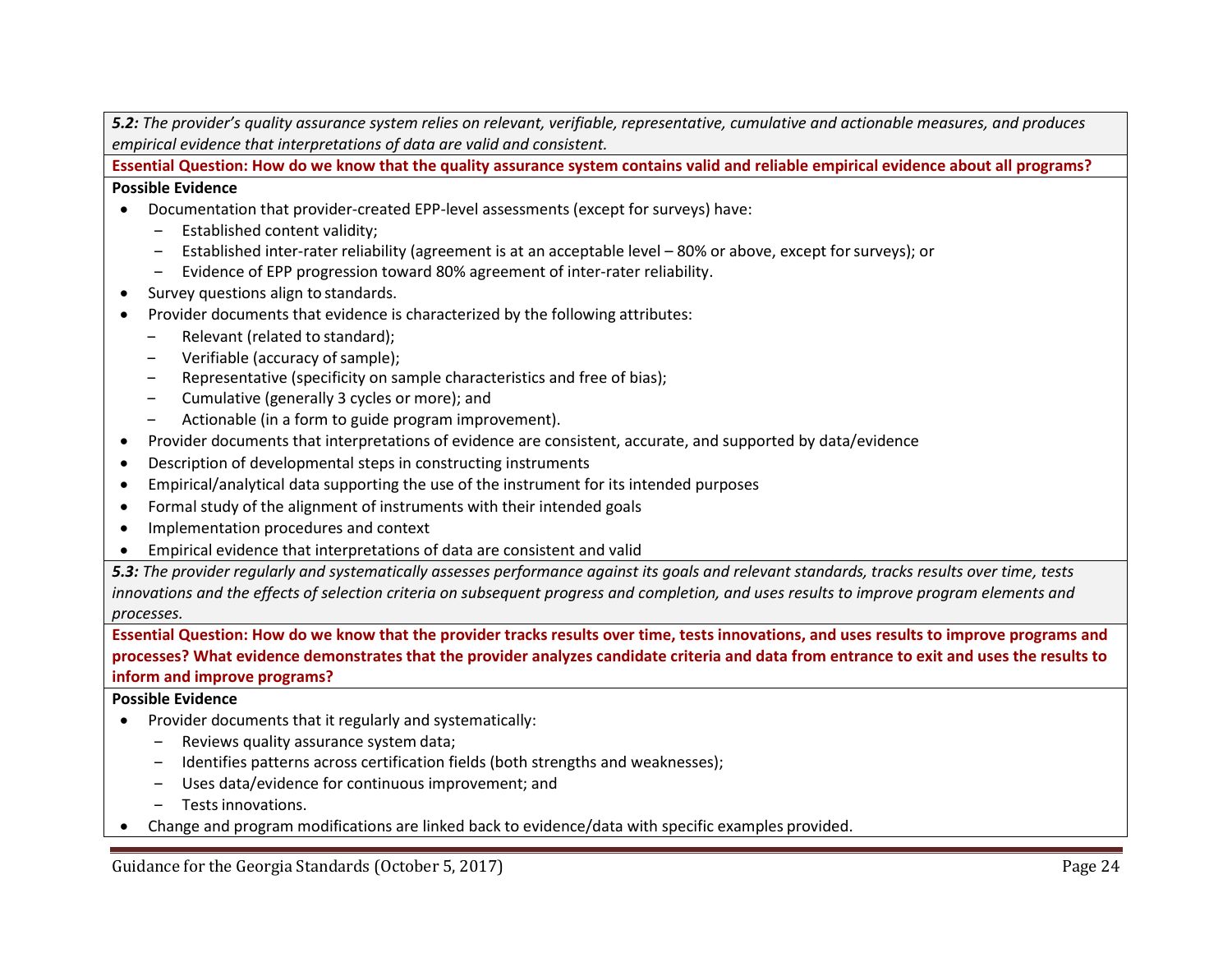- Evidence/data from Standards 1 through 4 are cited and applied, particularly related to goal setting within each standard.
- Provider documents explicit investigation of selection criteria used for.
- Provider documents evidence that data-driven changes are ongoing and based on systematic assessment of performance, and/or that innovations result in overall positive trends of improvement for providers, their candidates, and P-12 students.
- Provider has baseline data, tracks interventions, has a rationale for conclusions, comparisons of results, and states next steps taken or planned. (Component 3.2 in relation to candidate progress and completion)

*5.4: Measures of completer impact, including available outcome data on P-12 student growth, are summarized, externally benchmarked, analyzed, shared widely, and acted upon in decision-making related to programs, resource allocation, and future direction.*

**Essential Question: How do we know that the provider collects measures of completer impact, analyzes the results, and uses the information to improve candidate preparation?**

#### **Possible Evidence**

- Outcome and impact measures are systematically monitored and reported together with:
	- Relevant analysis of trends;
	- ‒ Comparisons with benchmarks;
	- ‒ Evidence of corresponding resource allocations; and
	- ‒ Alignment of results to future directions anticipated.
- Evidence that annual outcome and impact measures and their trends are widely shared.
- Program changes and modifications are linked to provider's own evidence/data for topics described in outcome and impact measures (with possible evidence below):

Impact measures

- ‒ P-12 student learning/development
- ‒ Observations of teaching effectiveness
- ‒ Employer satisfaction and completer persistence
- ‒ Completer satisfaction

#### Outcome measures

- ‒ Completer or graduation rate
- Rate of those who become certified
- ‒ Employment rate

#### Analysis of trends

- ‒ Comparisons with benchmarks:
	- o Indication of changes made in provider preparation curricula and experiences;
	- How/where/with whom results are shared;
	- o Resource allocations; and
	- o Future directions.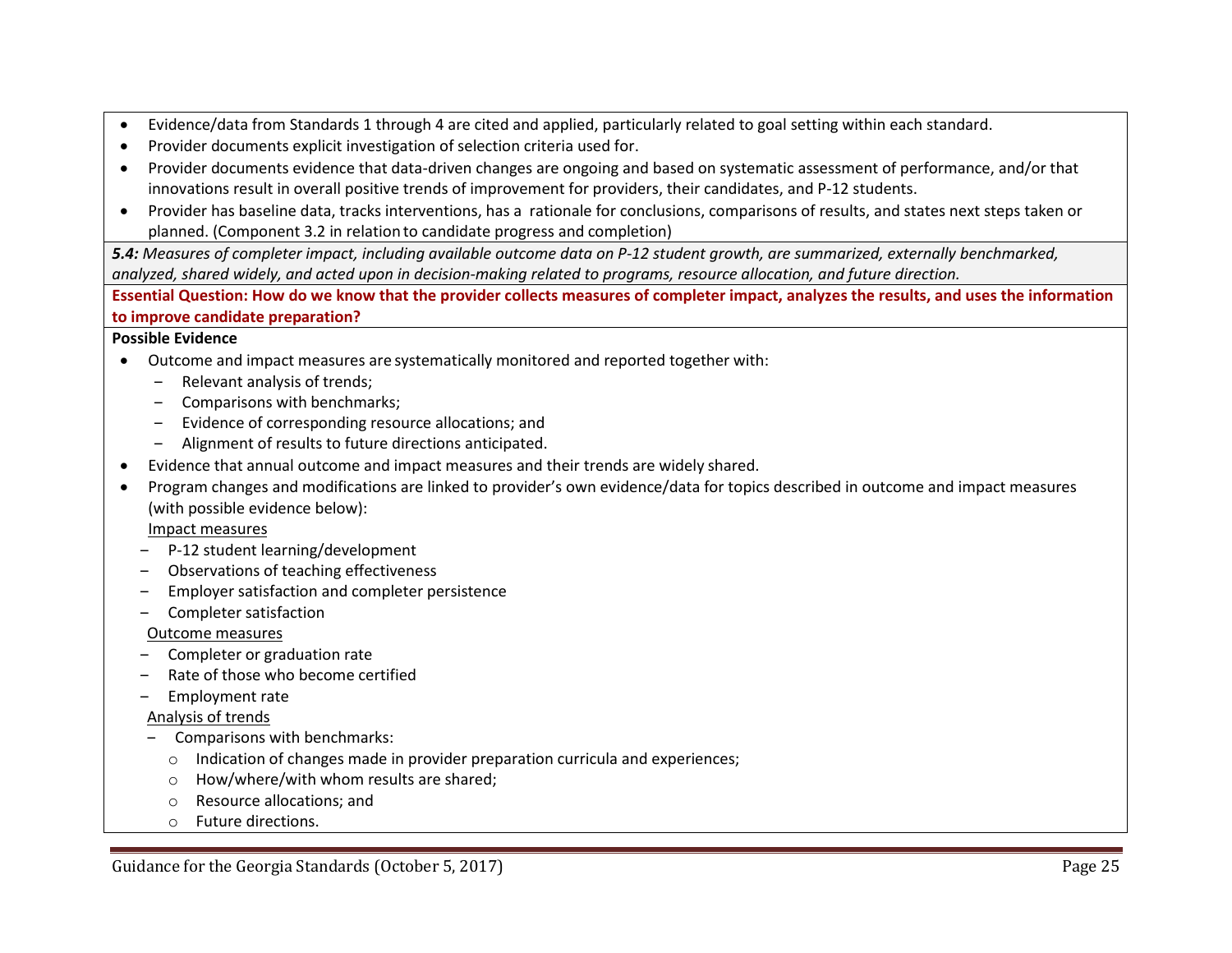| 5.5: The provider assures that appropriate stakeholders, including alumni, employers, practitioners, school and community partners, and others |
|------------------------------------------------------------------------------------------------------------------------------------------------|
| defined by the provider, are involved in program evaluation, improvement, and identification of models of excellence.                          |

**Essential Question: In what ways does the provider ask its stakeholders to be involved in program evaluation and improvement?** 

- Provider documents specific evidence of diverse stakeholder involvement through multiple sources in each of the following areas:
	- ‒ Decision-making;
	- ‒ Program evaluation; and
	- ‒ Selection and implementation of changes for improvement.
- Provider identifies at least two examples of input from stakeholders and use of that input.
- Provider describes stakeholder roles as relevant to specific examples shared.
- Provider describes stakeholders and roles as relevant to specific examples of shared decision making and results, evaluation, and selection and implementation of changes for improvement.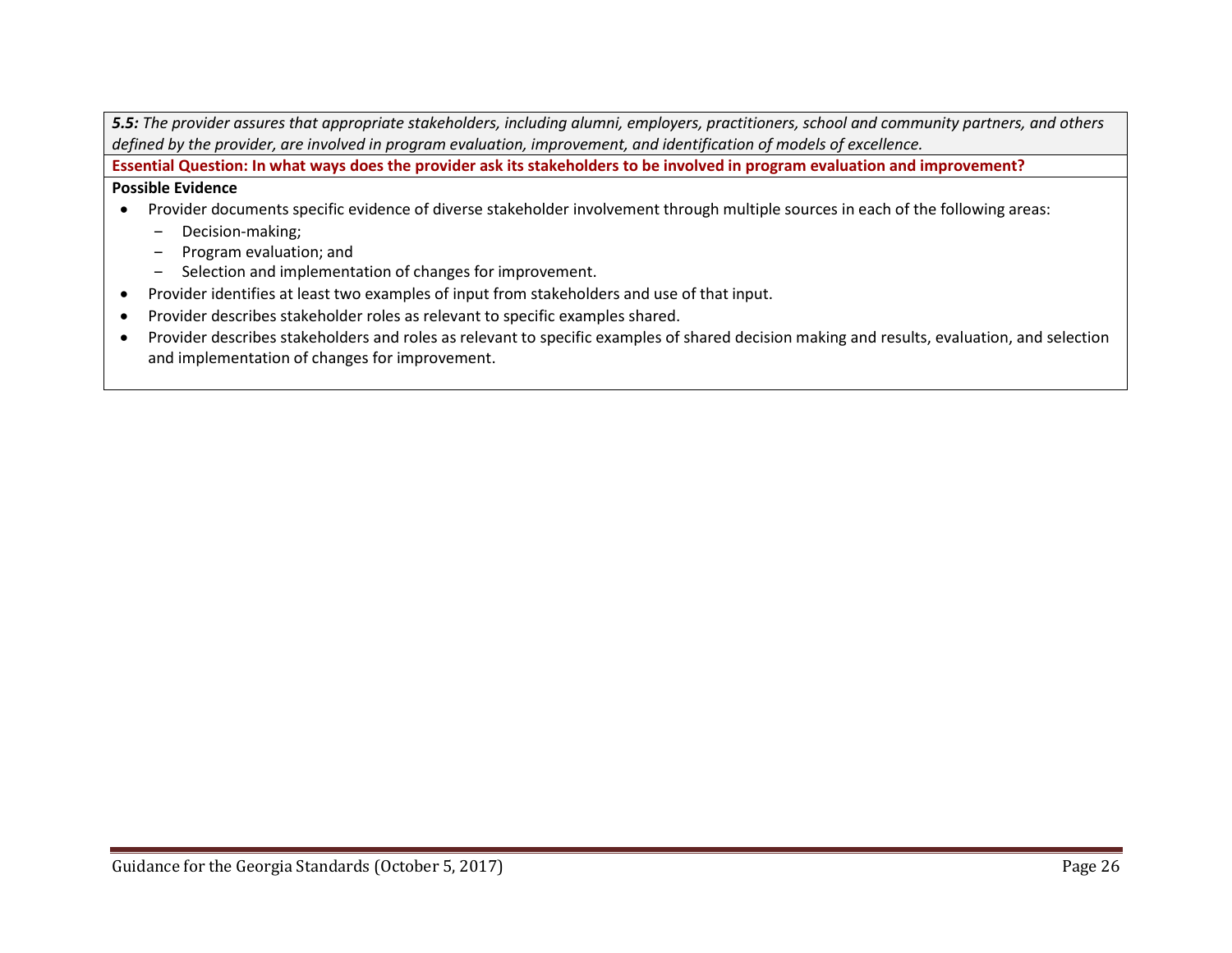## **Standard 6: GEORGIA REQUIREMENTS FOR EDUCATOR PREPARATION PROGRAMS**

Educator Preparation Providers (EPPs) approved by the Georgia Professional Standards Commission (GaPSC) to offer programs leading to educator certification are expected to ensure that all preparation programs meet all applicable requirements of Rule 505-3-.01. The elements of Standard 6 are intended to supplement and/or further explain program requirements specified in Rules 505-3-.01 and 505-3-.02, and to guide Site Visitor Teams in properly evaluating programs. All GaPSC programs leading to certification are expected to meet the applicable components of this standard.

**6.1:** *Admission Requirements*

**Essential Question: How do we know that the provider adheres to the admission requirements described in Educator Preparation Rule 505-3- .01?**

**Possible Evidence** (Most elements are required for initial preparation programs)

- Documentation of approval prior to enrollment
- Documentation of GPA
- Documentation of Program Admissions Assessment
- Documentation of Educator Ethics Assessment
- Documentation of Criminal Record Check
- Documentation that requirements must be met prior to enrollment (e.g., handbook/catalog; evidence of assessments; criminal record)

**6.2:** *Reading Methods*

**Essential Question: How do we know that the provider adheres to the reading methods requirements described in Educator Preparation Rule 505-3-.01?**

**Possible Evidence**

 Documentation that candidates in specified programs (Early Childhood, Middle Grades, and the special education fields of General Curriculum, Adapted Curriculum, and General Curriculum/Early Childhood Education (P-5)) demonstrate competence in the knowledge of methods of teaching reading

**6.3:** *Identification and Education of Children with Special Needs*

**Essential Question: How do we know that the provider meet the requirements described in the Educator Preparation Rule 505-3-.01 regarding the identification and education of children with special needs?** 

#### **Possible Evidence**

 Documentation of three or more semester hours in the identification and education of children who have special educational needs, or equivalent coursework through a Georgia-approved professional learning program

**6.4:** *Georgia P-12 Curriculum, Instruction, and Educator Evaluation*

**Essential Question: How do we know that candidates are prepared to implement the appropriate sections of any Georgia mandated P-12 standards to use appropriate instructional strategies, and to utilize formative and summative assessments of students' learning to make adjustments in curriculum and instructional strategies? What evidence shows that candidates demonstrate an understanding of student**